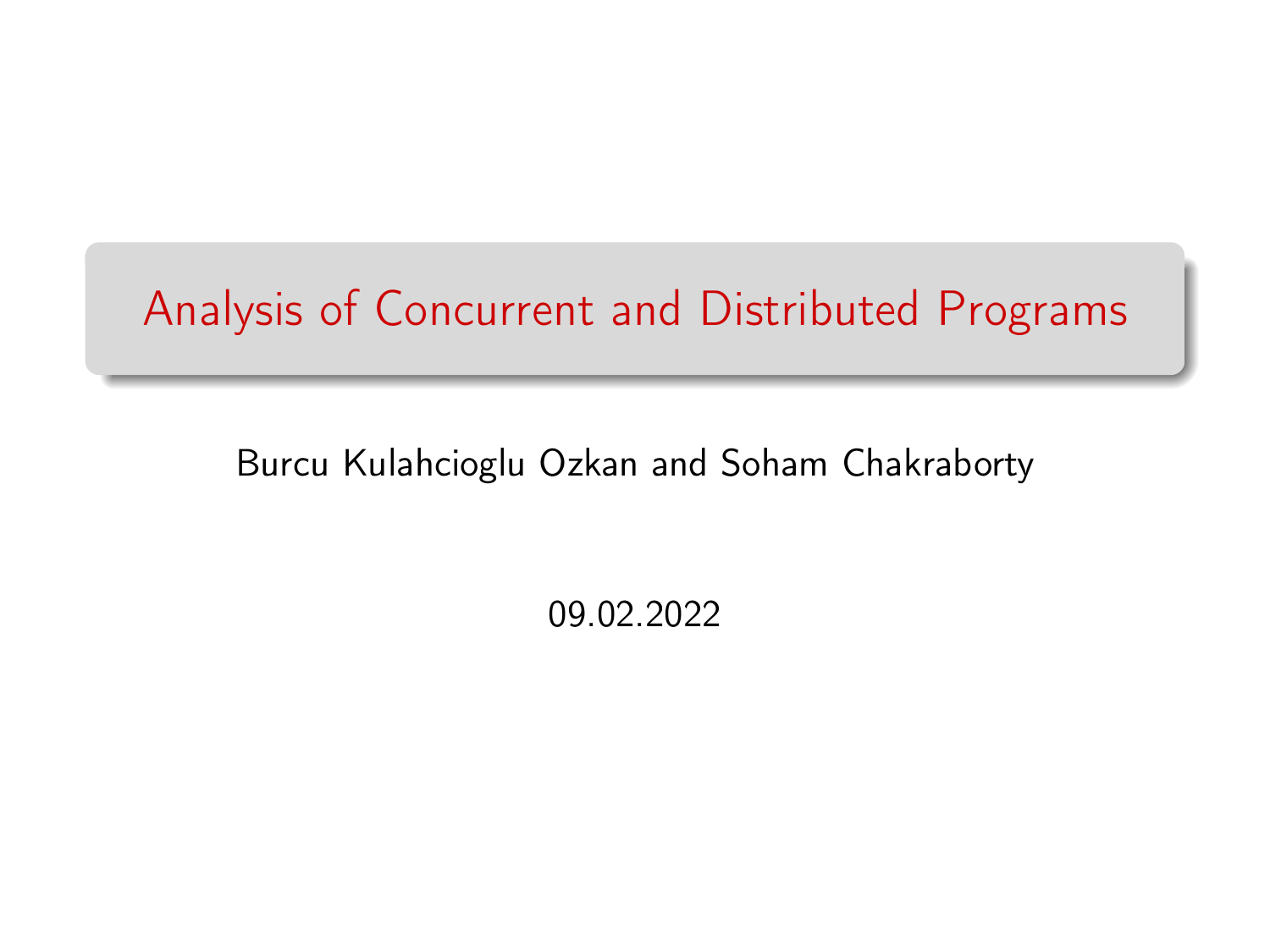## **Outline**

- (1) Introduction
	- Course logistics & assessment [\(Link\)](https://studiegids.tudelft.nl/a101_displayCourse.do?course_id=60097)
	- Lecture content [\(Link\)](https://cs4405.github.io)
	- Course projects [\(Link\)](https://cs4405.github.io)

Overview of concurrency

- **•** Paradigms
- Concepts

Interactions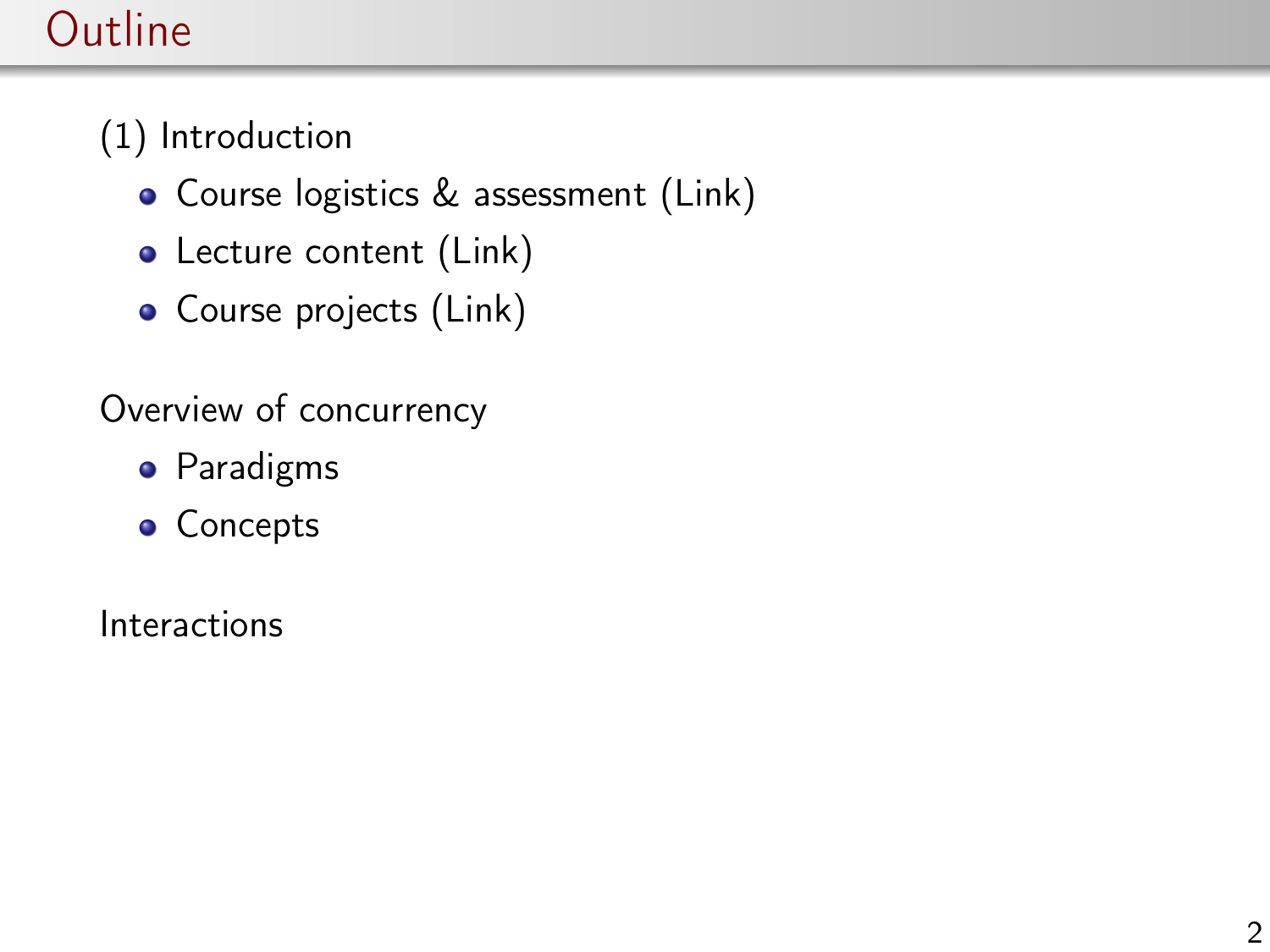## Concurrent Programming: Paradigms

Multiple computations that may/may not influences one another

- Parallelism (SIMD, MIMD, . . .)
	- Independent computation on multiple threads/processes on independent data
- Distributed computing
	- Independent computation on multiple machines with message passing
- Asynchronous programmming
	- Multiple tasks on single/multiple threads that may share memory
	- **•** Event driven systems
- Shared memory concurrency
	- Multiple threads that communicate by shared memory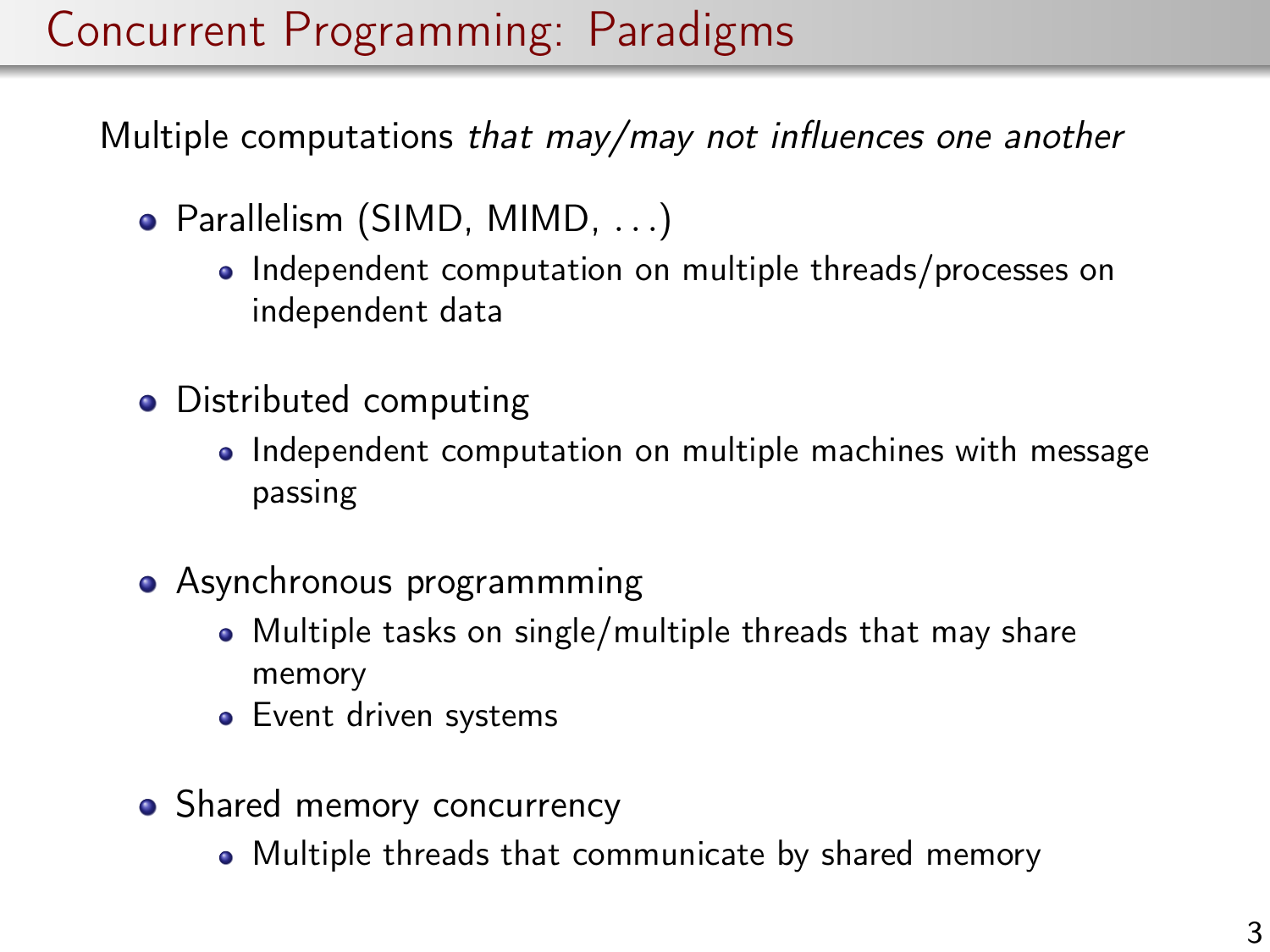## Concurrent Programming: Motivation

### Pros

+ Concurrency improves performance

### Cons

- Concurrent programming is hard
- May result in tricky bugs in programs

Requires careful analysis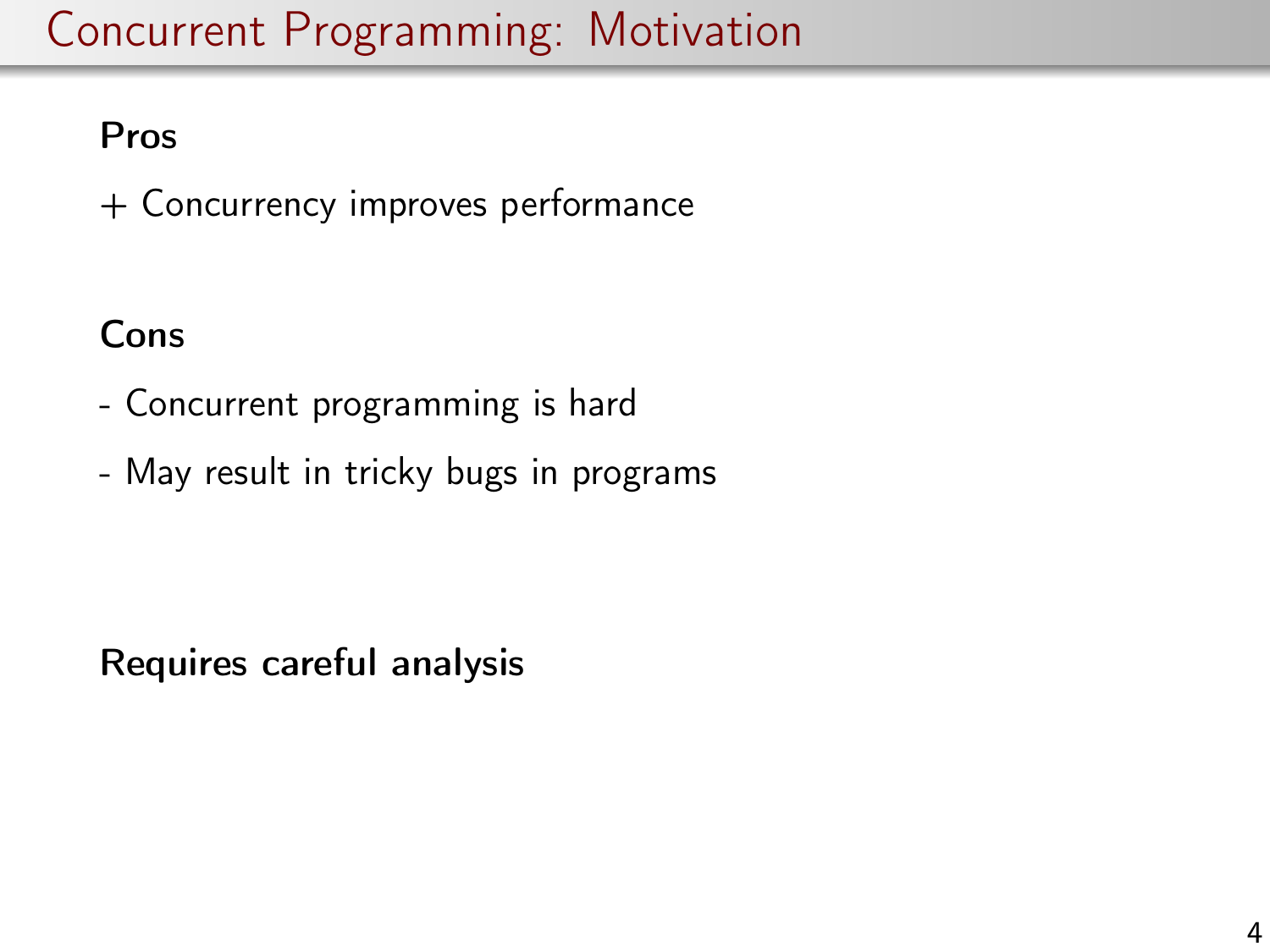## Concurrent Programming: Motivation

### Pros

+ Concurrency improves performance

### Cons

- Concurrent programming is hard
- May result in tricky bugs in programs

Requires careful analysis

This course !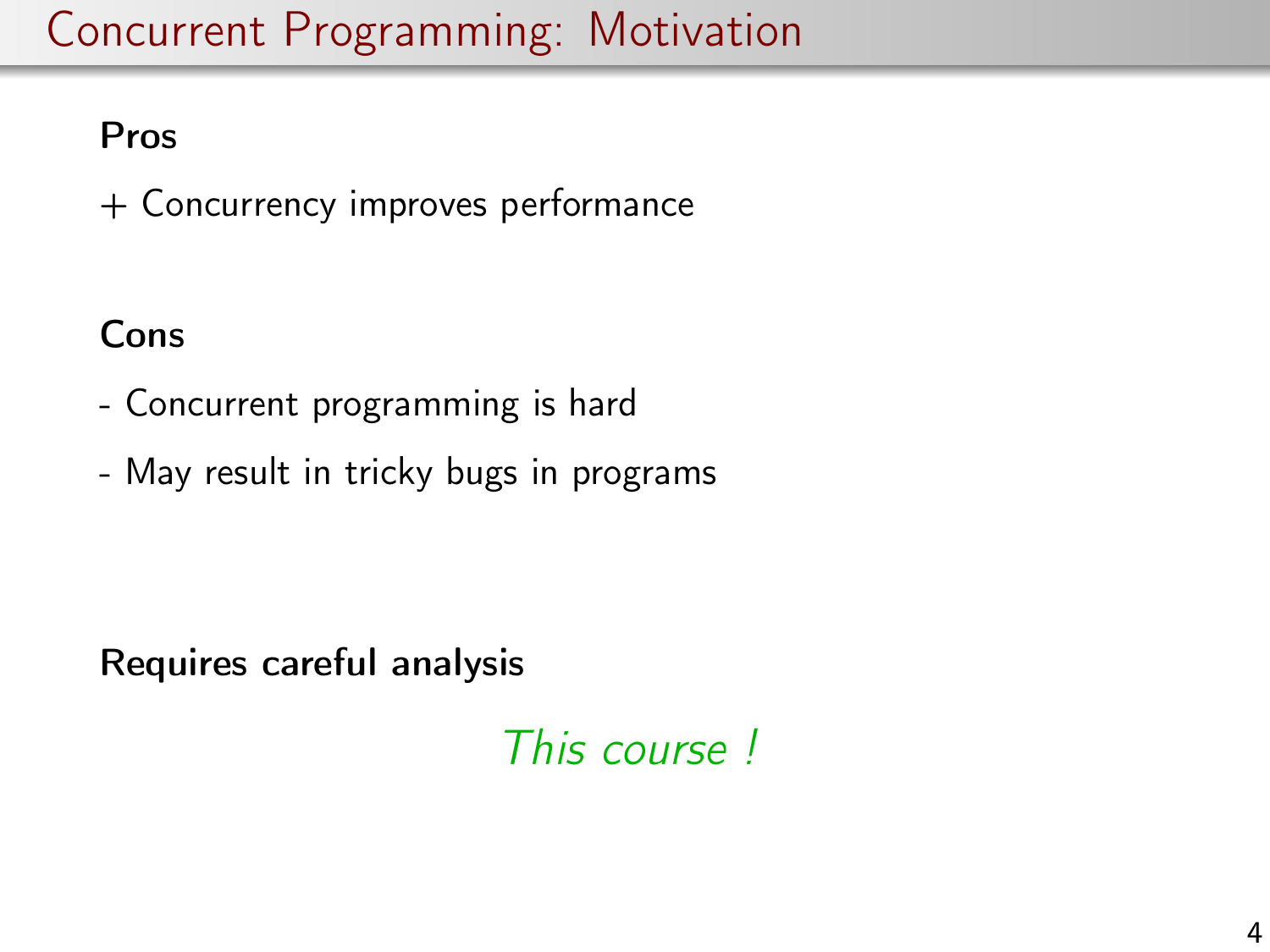$$
X = 0;
$$
  

$$
X = X + 1; \parallel X = X + 1;
$$

What is the final value(s) of  $X$ ?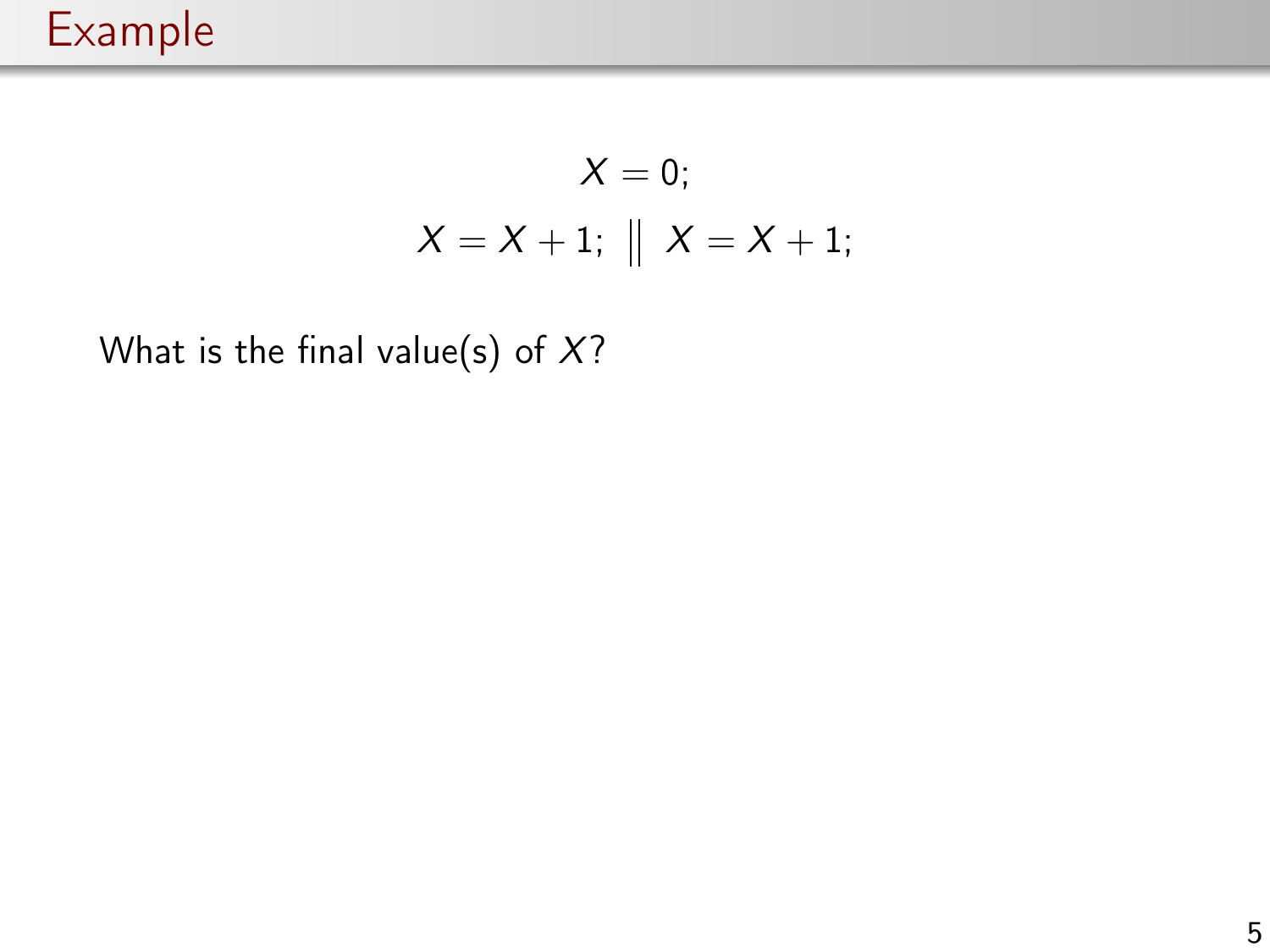$$
X = 0;
$$
  

$$
X = X + 1; \parallel X = X + 1;
$$

What is the final value(s) of  $X$ ?

• Expected:  $X = 2$ .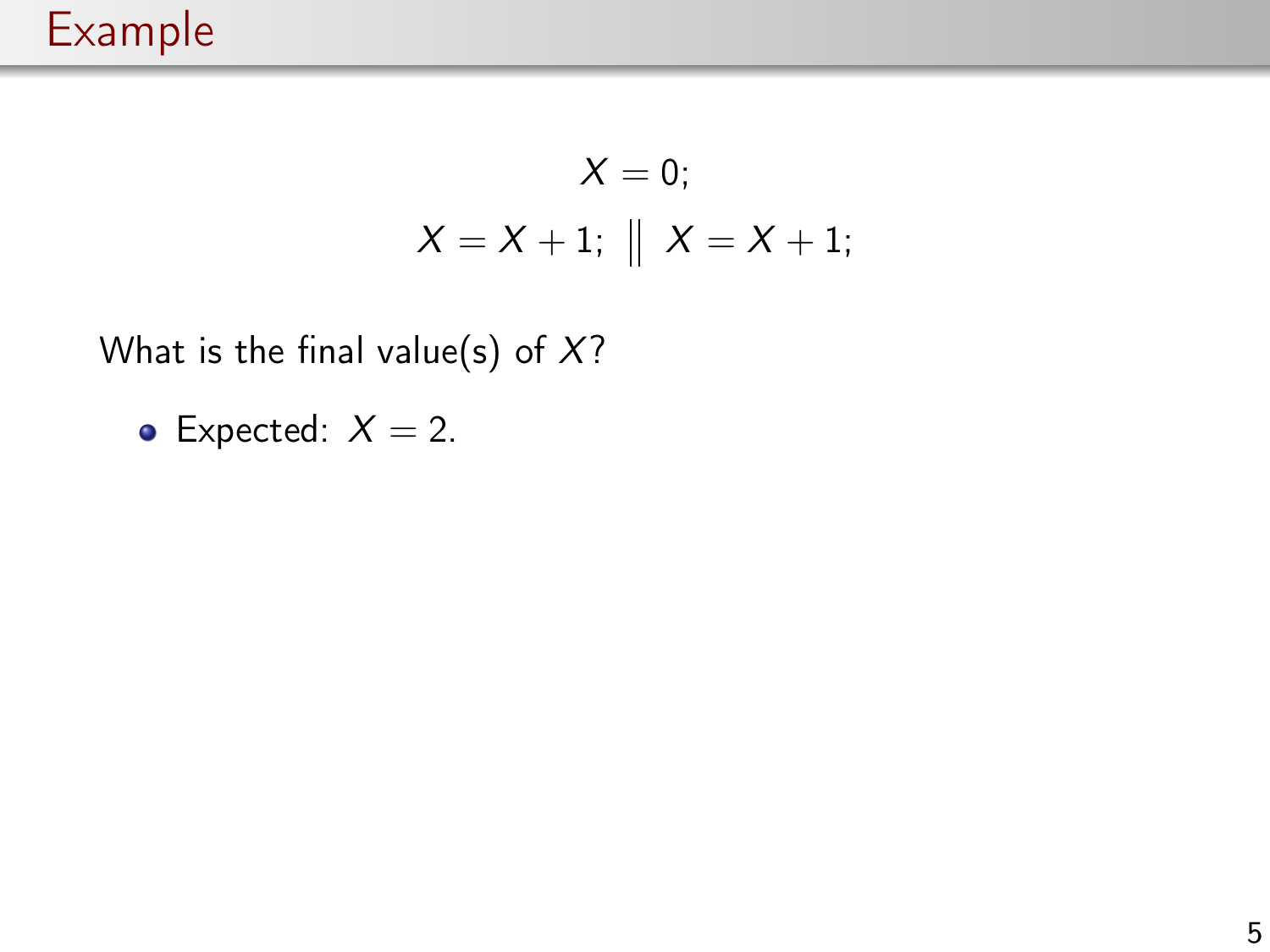## Example

$$
X = 0;
$$
  
\n
$$
a = X;
$$
  
\n
$$
a = a + 1;
$$
  
\n
$$
X = a;
$$
  
\n
$$
A = b + 1;
$$
  
\n
$$
X = b;
$$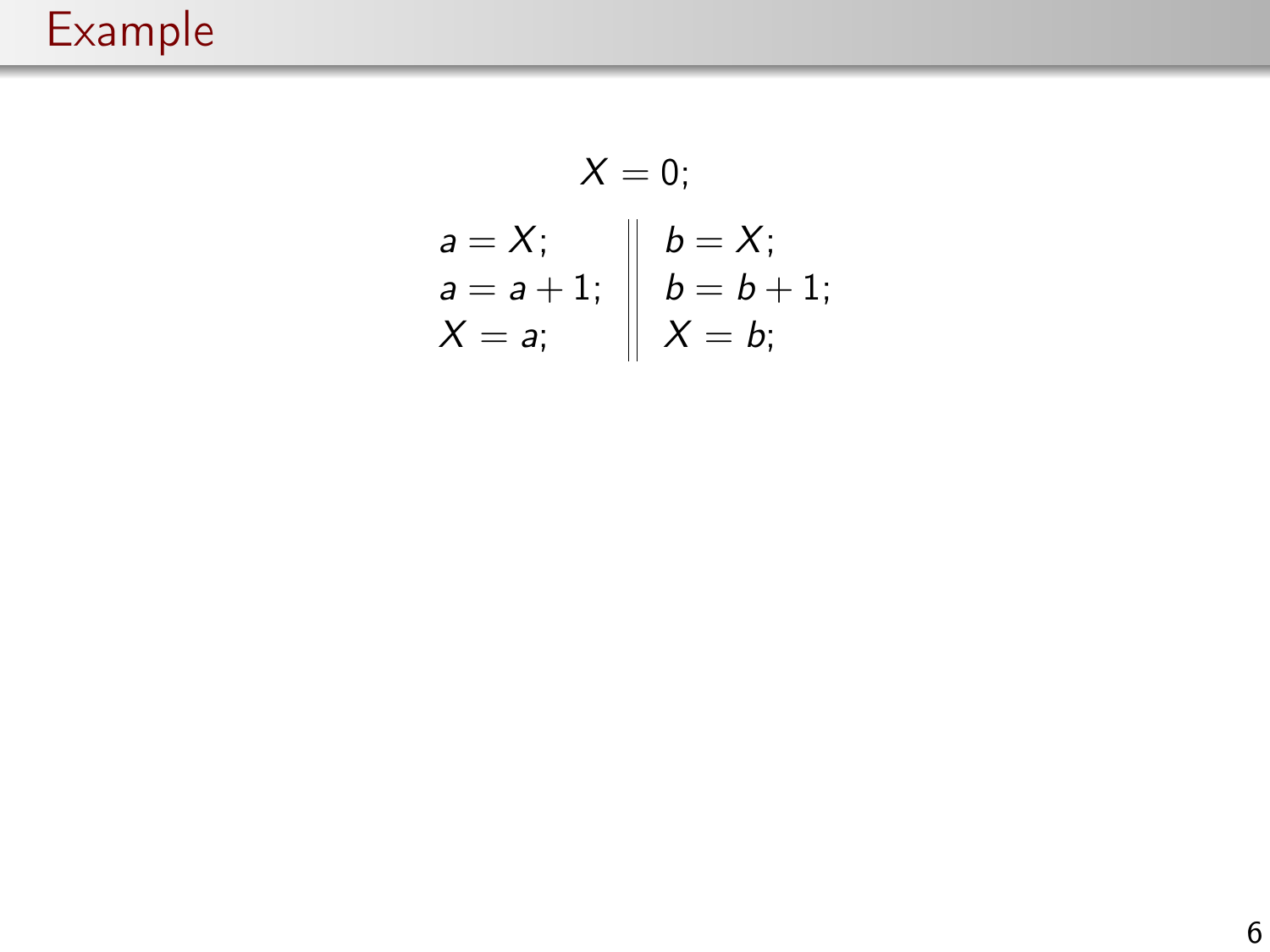$$
X = 0;
$$
  
\n $a = X;$  // 0  
\n $a = a + 1;$   
\n $A = a;$   
\n $A = b;$   
\n $A = b;$   
\n $A = b;$   
\n $A = b;$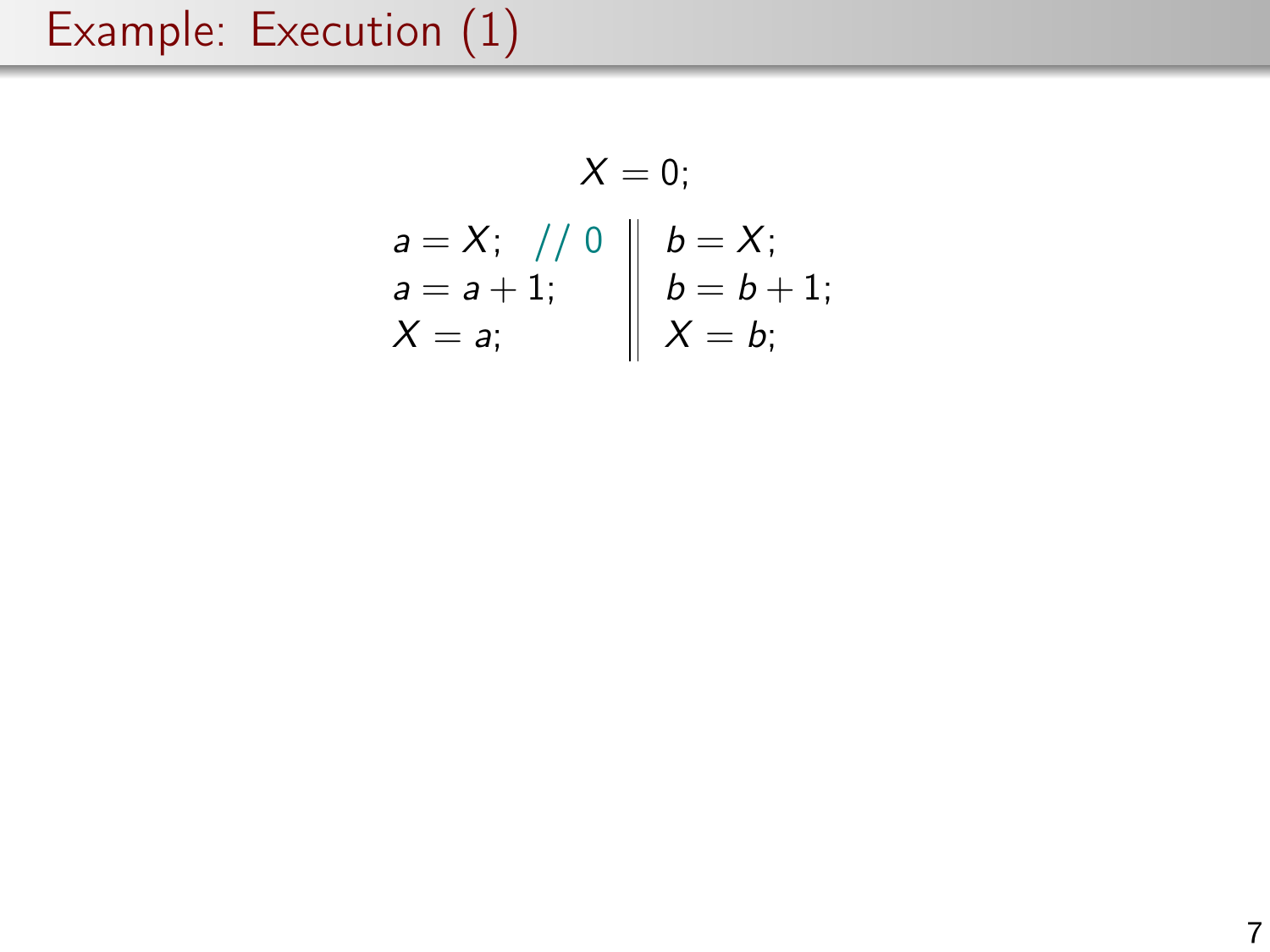$$
X = 0;
$$
  
\n $a = X;$  // 0  $\| b = X;$   
\n $a = a + 1;$   $\| b = b + 1;$   
\n $X = a;$  // 1  $\| X = b;$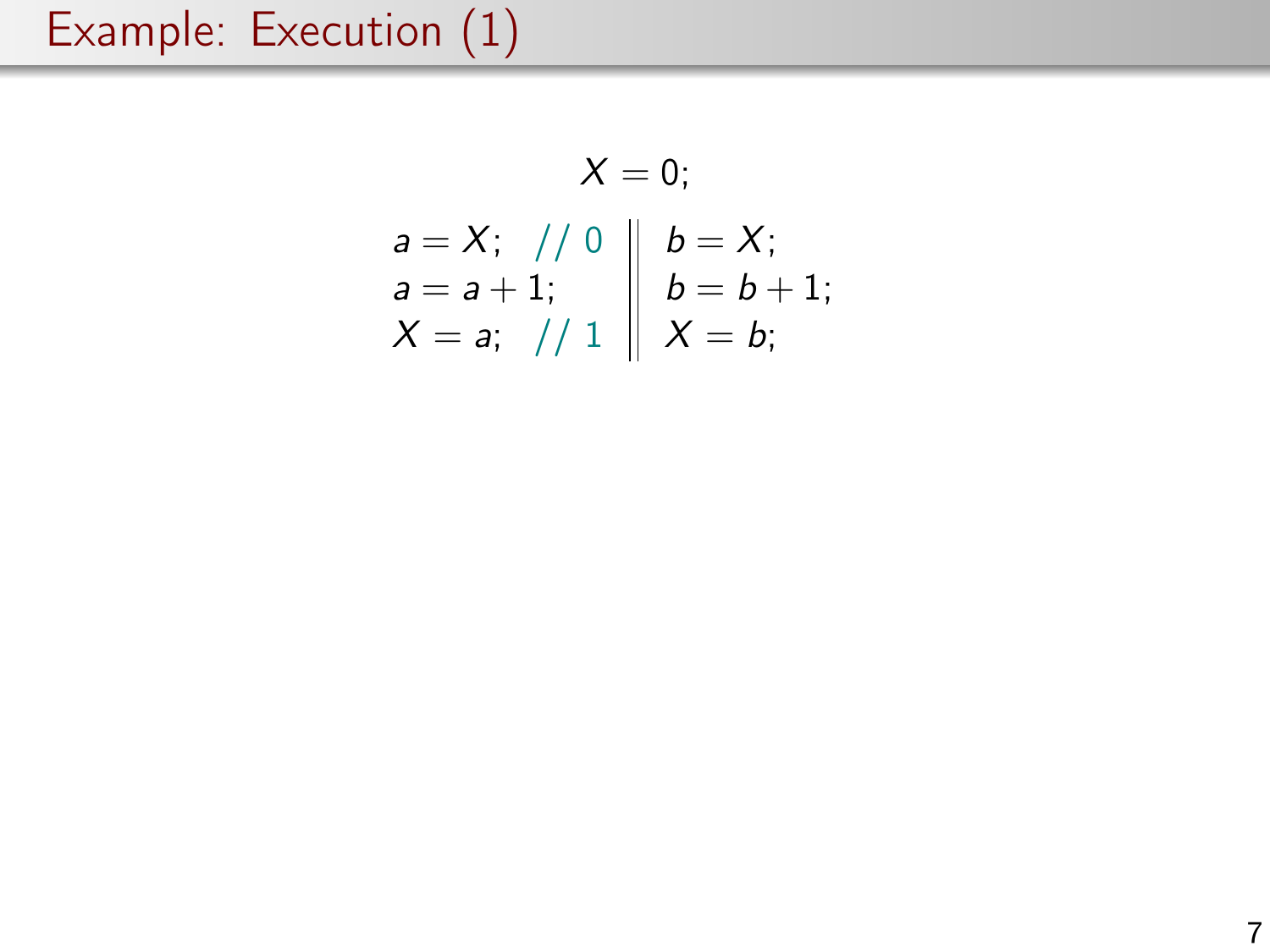$$
X = 0;
$$
  
\n $a = X;$  // 0  
\n $a = a + 1;$   
\n $X = a;$  // 1  
\n $X = b;$   
\n $X = b;$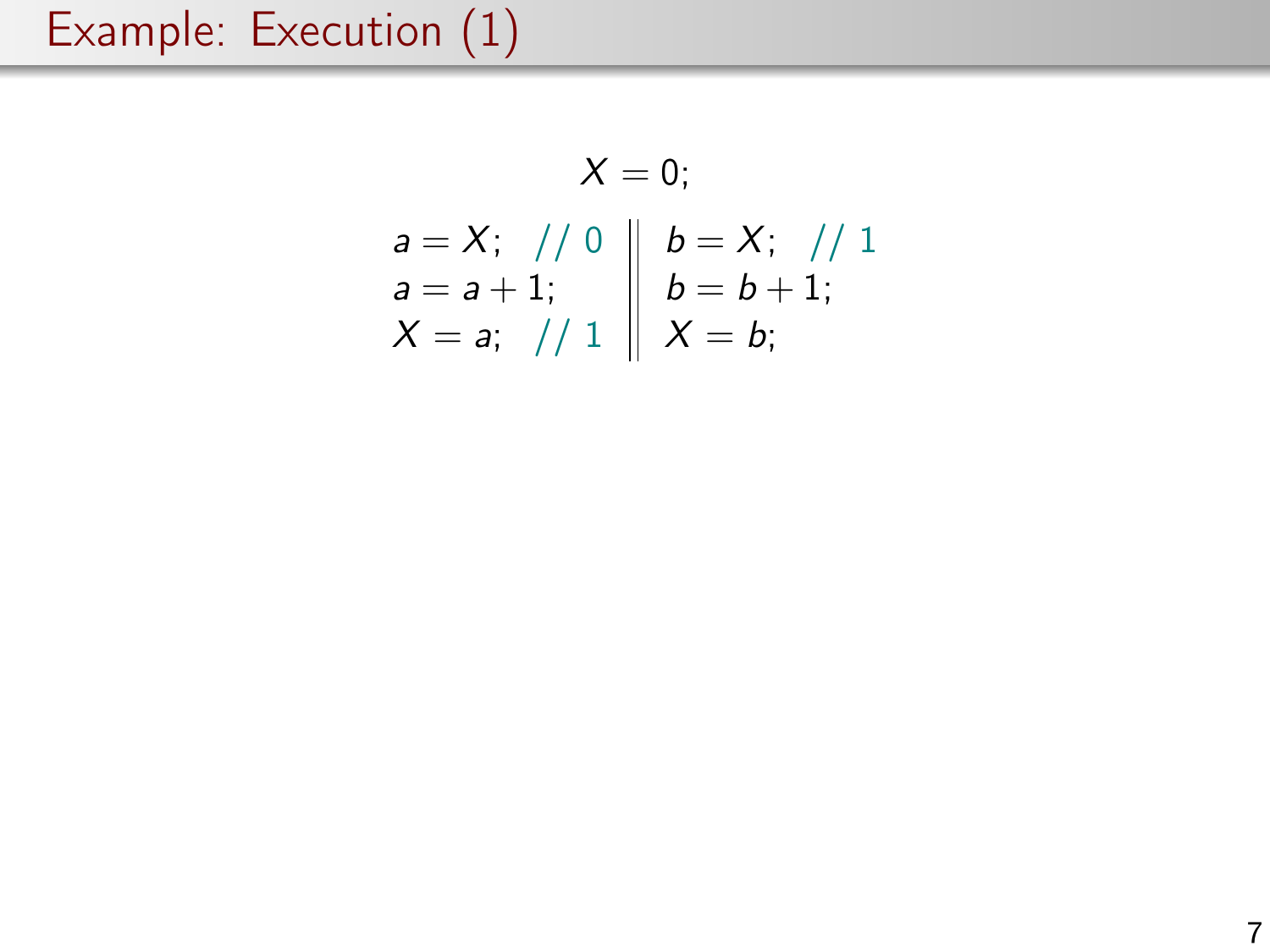$$
X = 0;
$$
  
\n
$$
a = X; \quad // \quad 0 \quad b = X; \quad // \quad 1
$$
  
\n
$$
a = a + 1; \quad b = b + 1; \quad X = a; \quad // \quad 1 \quad X = b; \quad // \quad 2
$$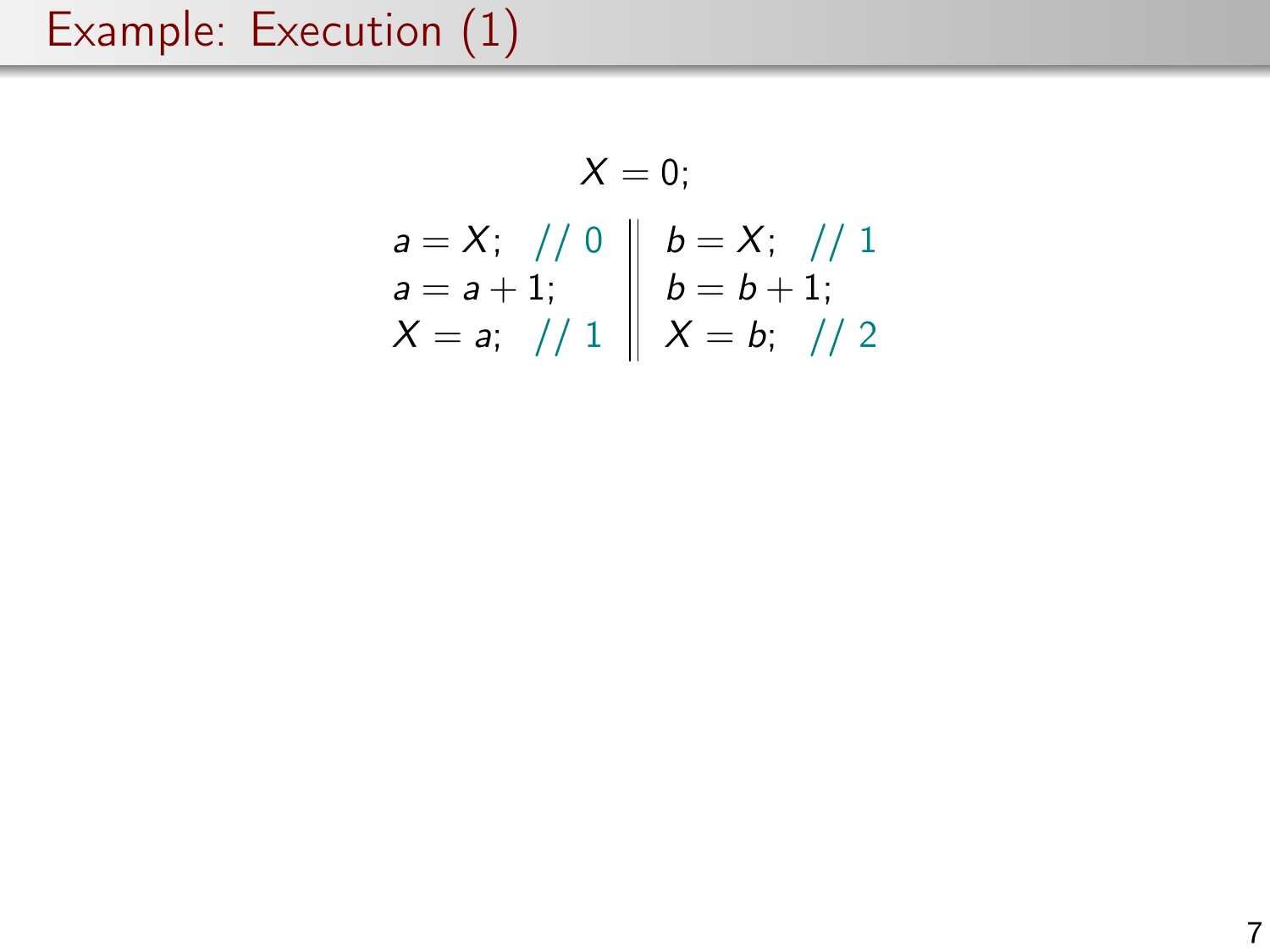$$
X = 0;
$$
\n
$$
a = X; \quad // \quad 0 \quad b = X; \quad // \quad 0
$$
\n
$$
a = a + 1; \quad b = b + 1;
$$
\n
$$
X = a; \quad X = b;
$$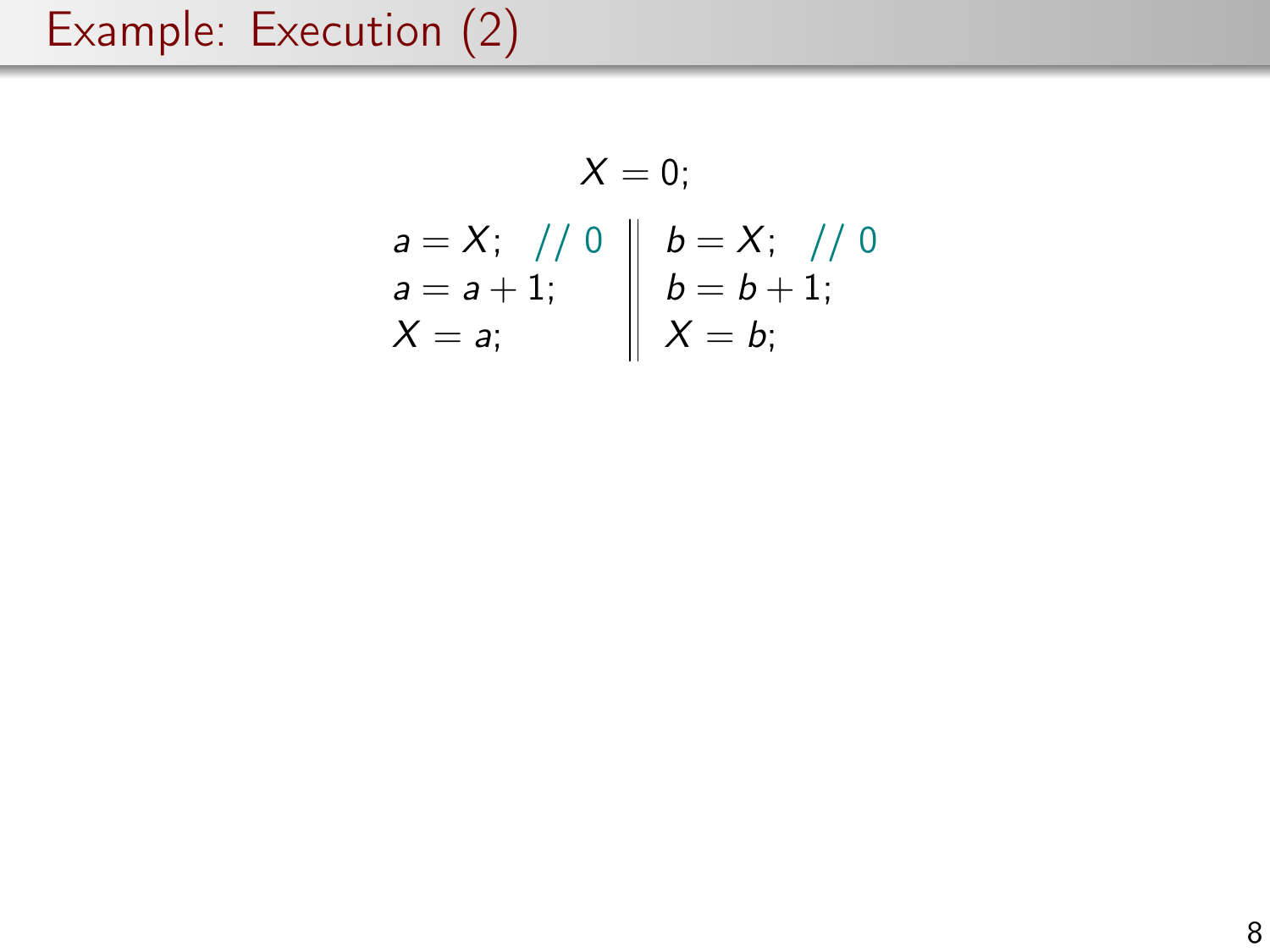$$
X = 0;
$$
  
\n
$$
a = X; / / 0
$$
  
\n
$$
a = a + 1; / 1
$$
  
\n
$$
x = a; / / 1
$$
  
\n
$$
x = b; / / 1
$$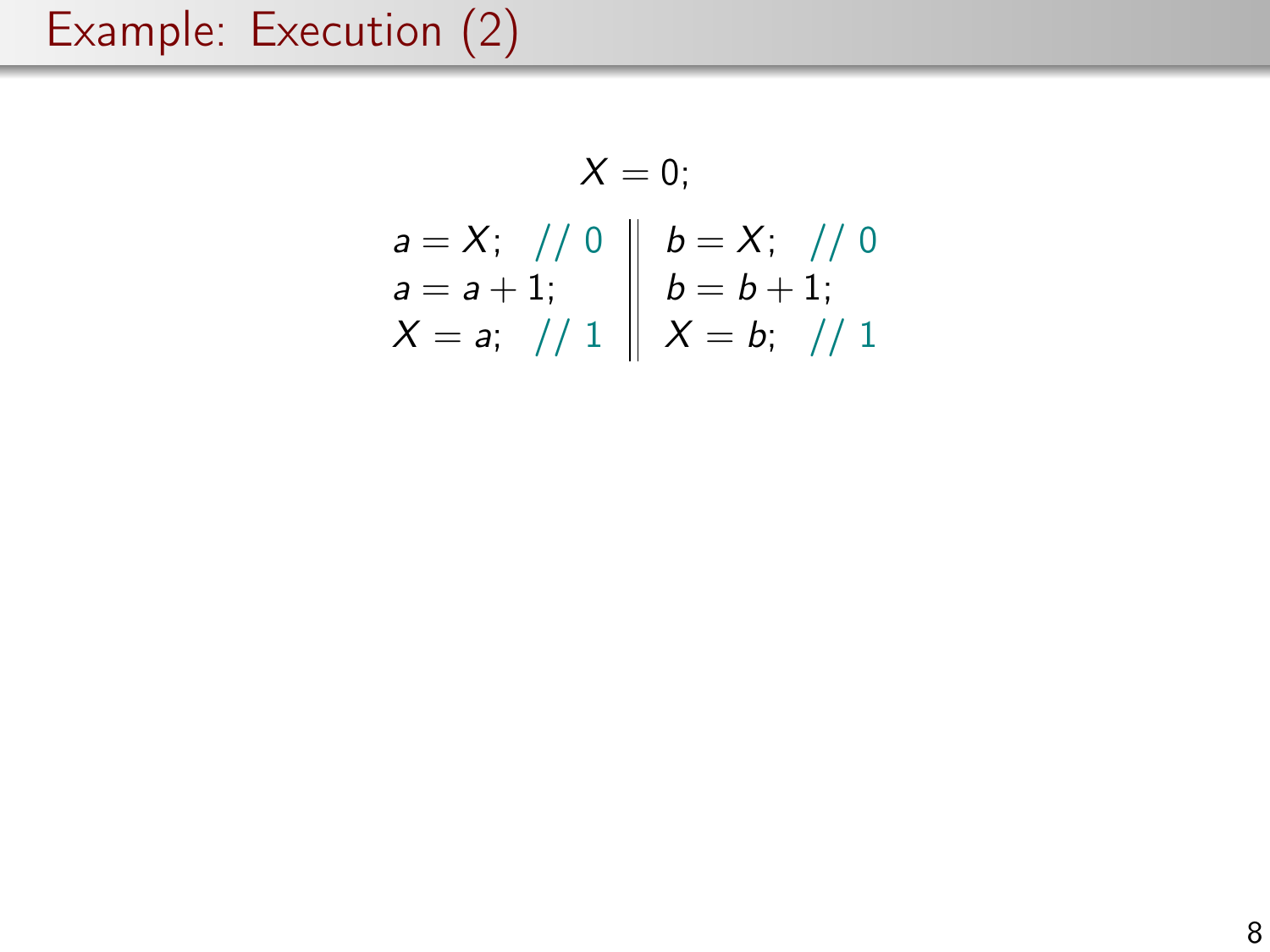$$
X = 0;
$$
  

$$
X = X + 1; \parallel X = X + 1;
$$

What is the final value(s) of  $X$ ?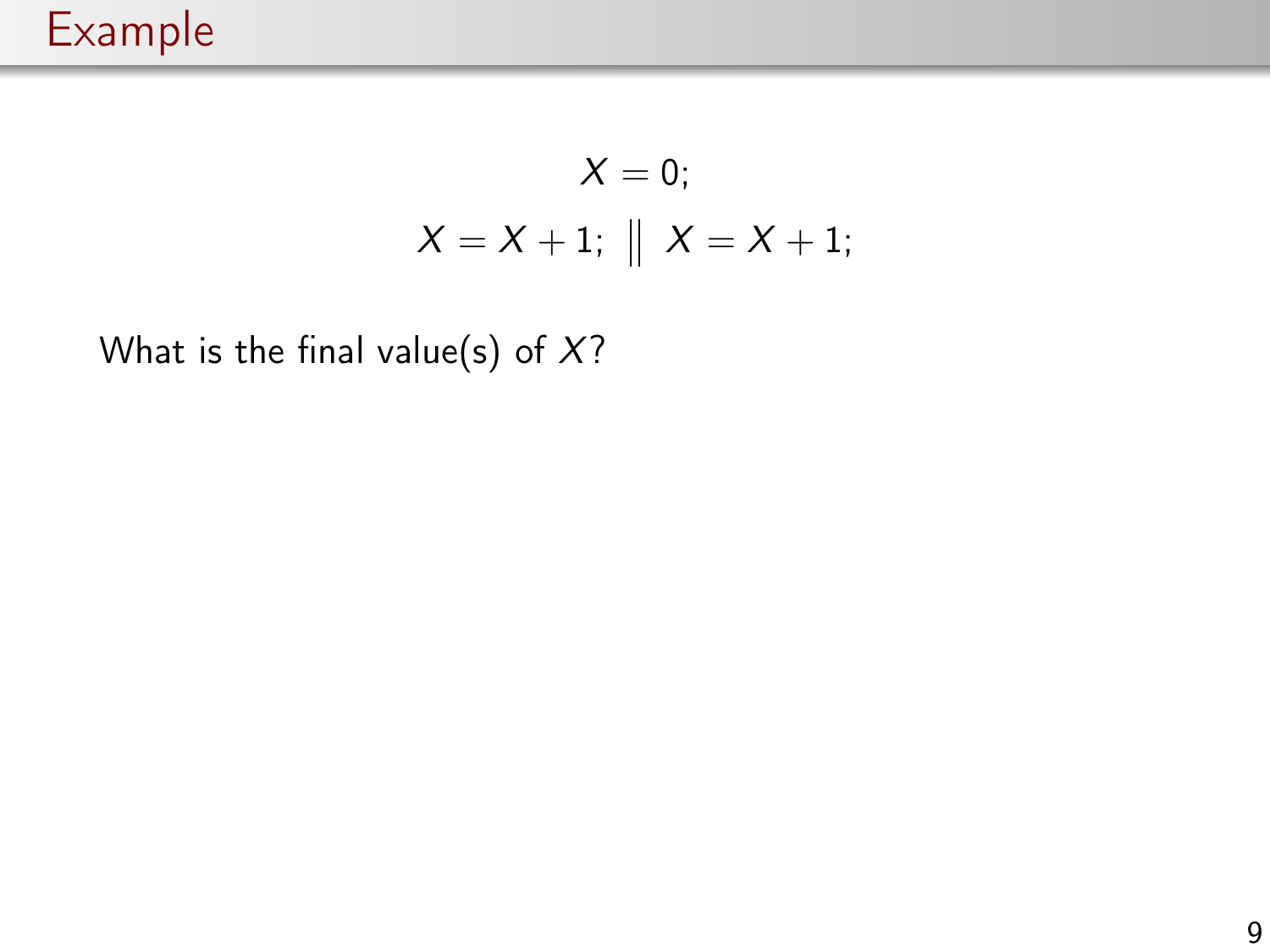$$
X = 0;
$$
  

$$
X = X + 1; \parallel X = X + 1;
$$

What is the final value(s) of  $X$ ?

- Expected:  $X = 2$ .
- Reality:  $X \in \{1, 2\}$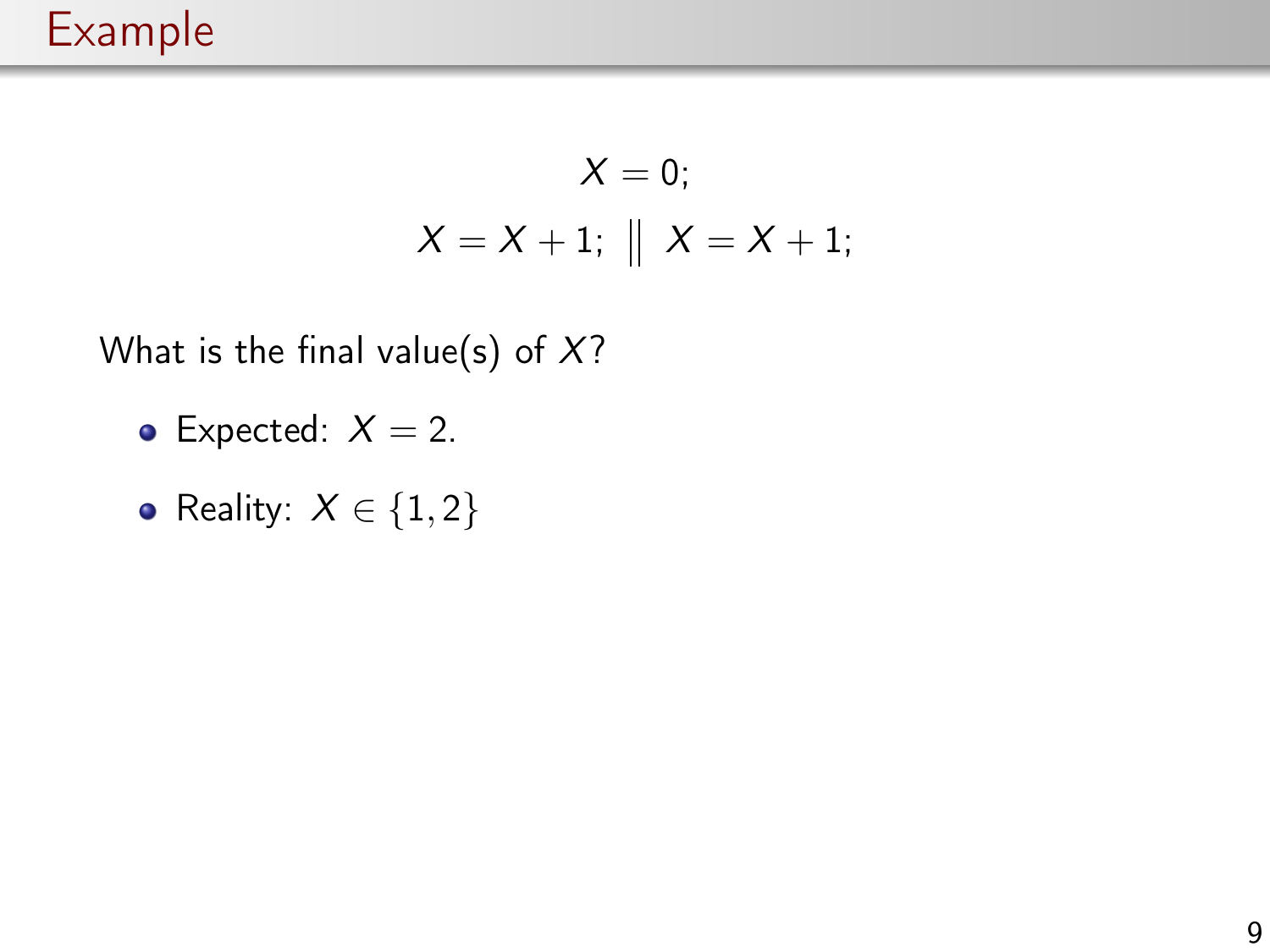# Analysis Questions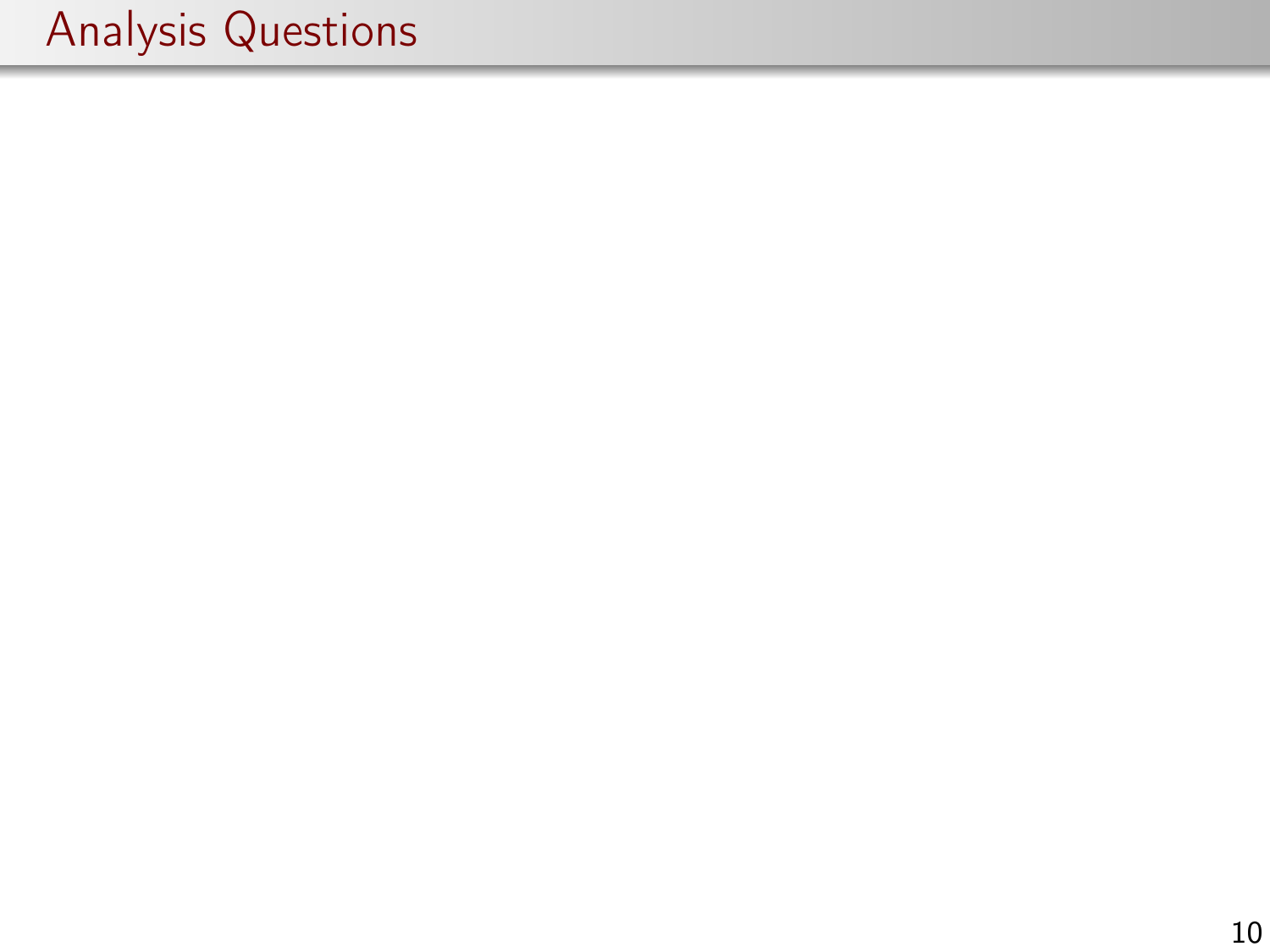## Analysis Questions

What are the semantics of these primitives?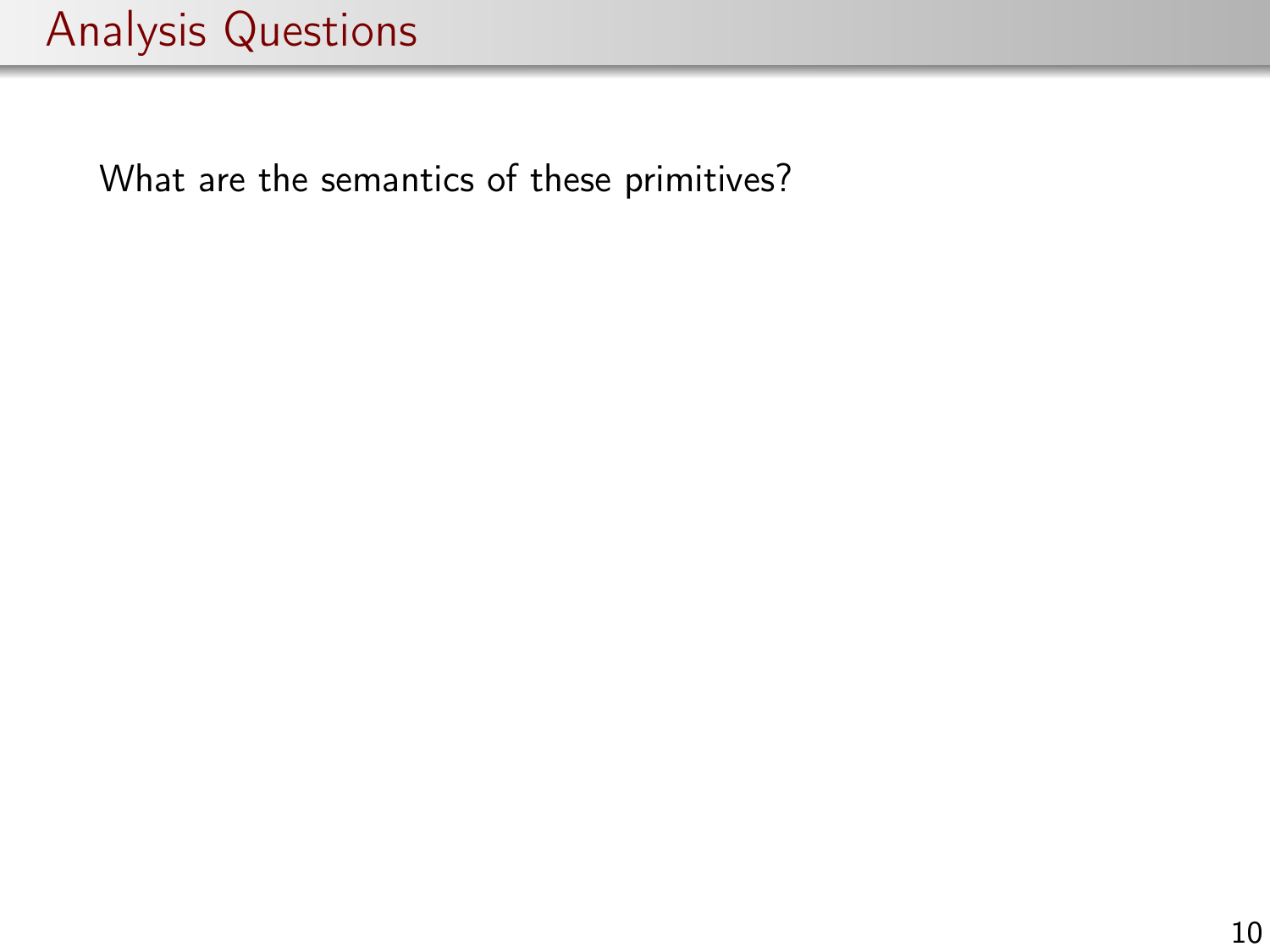What are the semantics of these primitives?

Given a concurrent program and an outcome,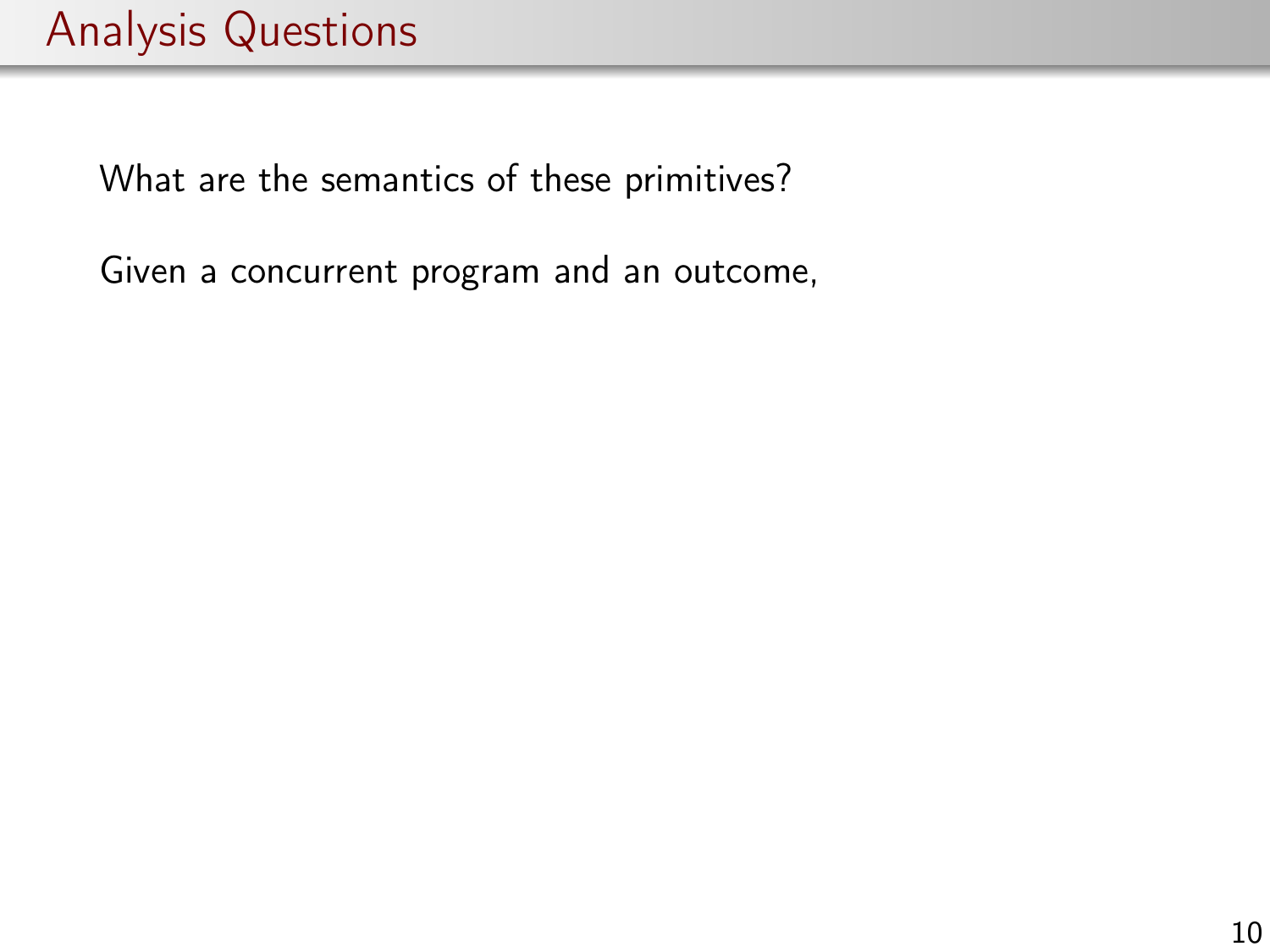What are the semantics of these primitives?

Given a concurrent program and an outcome,

- Is it correct?
- $\bullet$  Is it a bug?
- What are common concurrency bugs?
- Will it happen in *all* execution?
- Will it happen in *at least one* execution?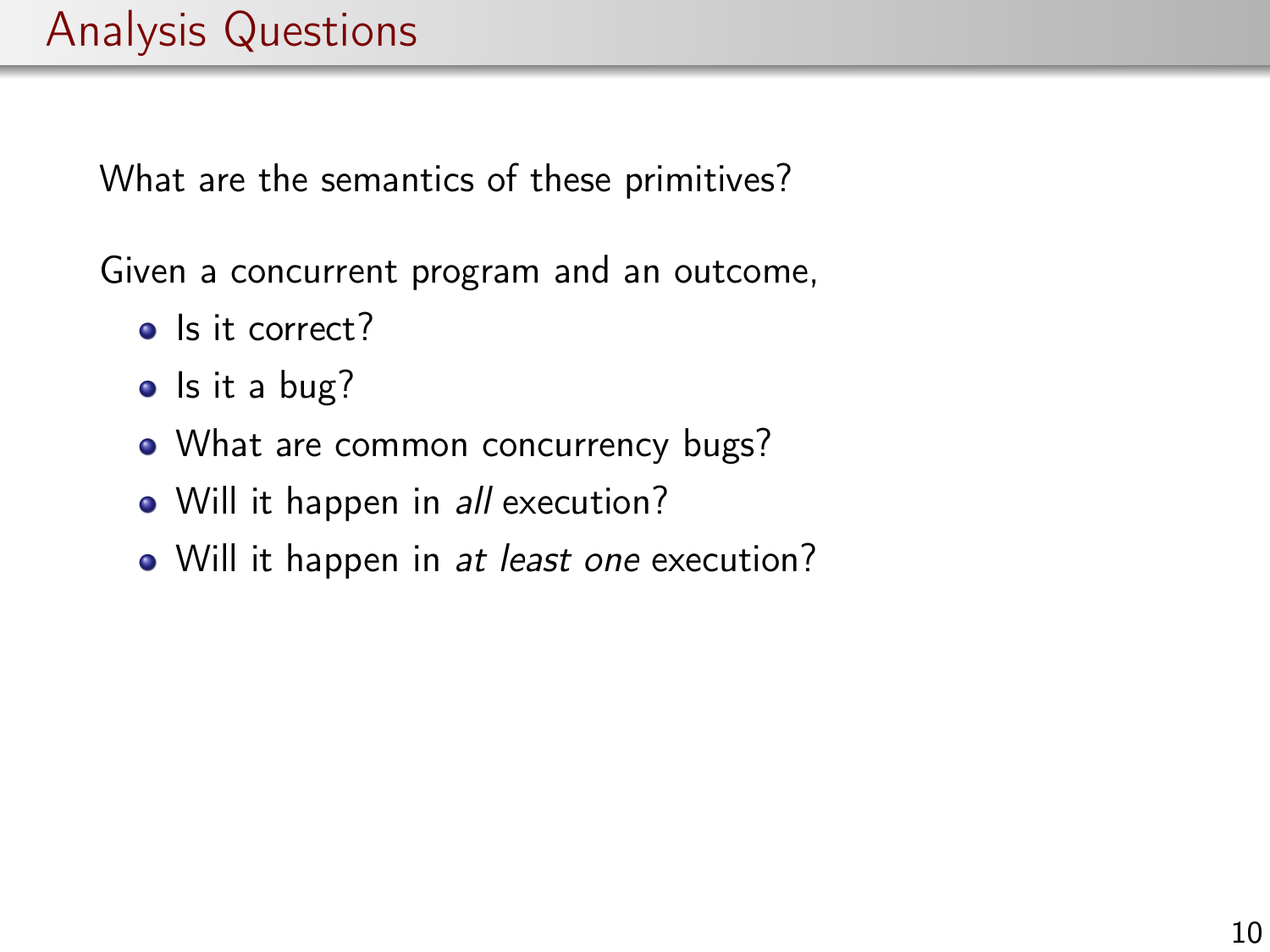What are the semantics of these primitives?

Given a concurrent program and an outcome,

- Is it correct?
- $\bullet$  Is it a bug?
- What are common concurrency bugs?
- Will it happen in *all* execution?
- Will it happen in *at least one* execution?

After finding a bug:

- How to fix it?
- Is it the best way to fix it?
- Is it affecting performance?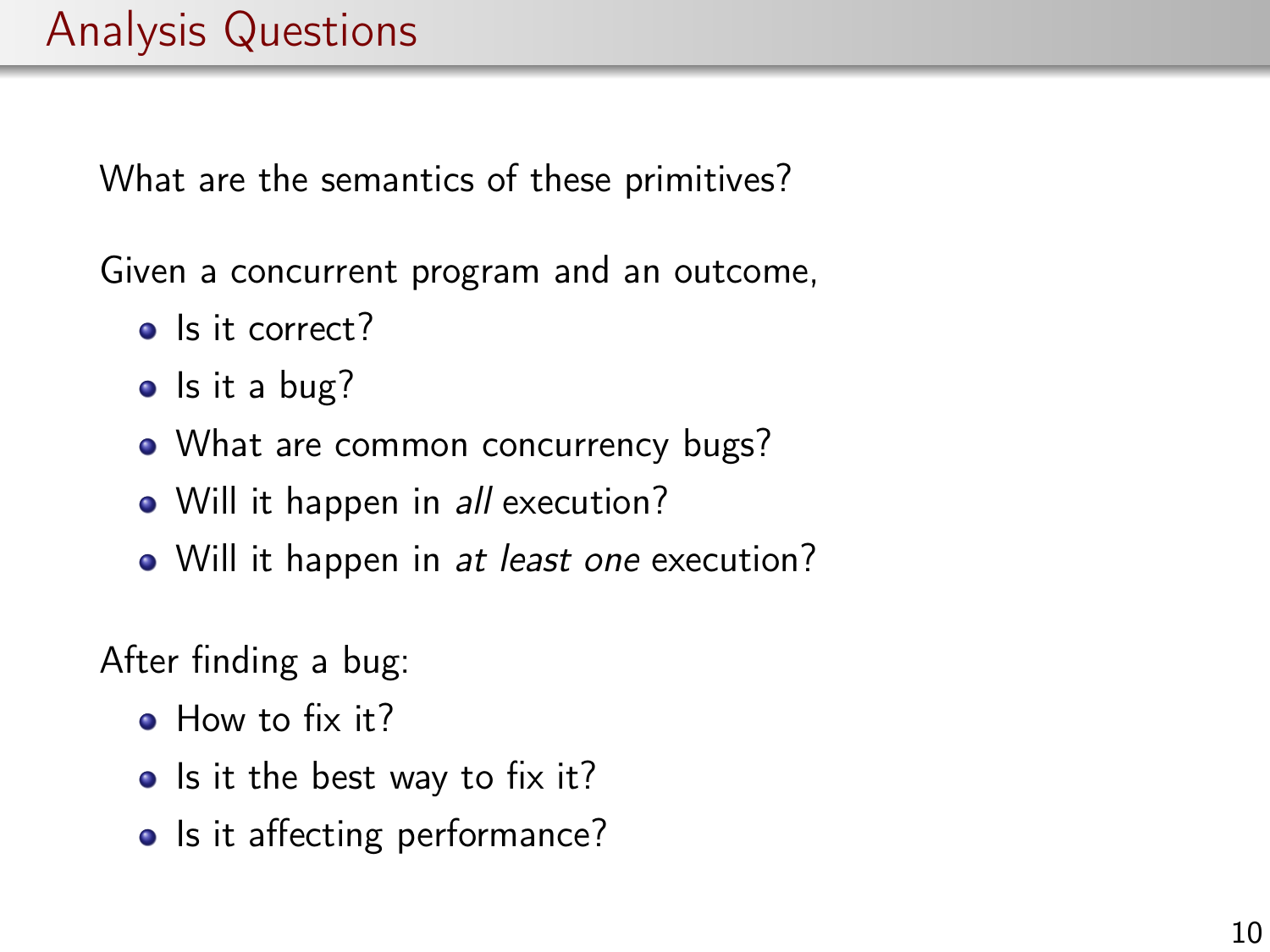## Going Back to the Example

$$
X = 0;
$$
\n
$$
a = X; \quad // \quad 0 \quad b = X; \quad // \quad 1
$$
\n
$$
a = a + 1; \quad b = b + 1; \quad a = a + 1; \quad b = b + 1; \quad a = a + 1; \quad b = b + 1; \quad X = a; \quad // \quad 1 \quad X = b; \quad // \quad 2
$$
\n
$$
X = 0;
$$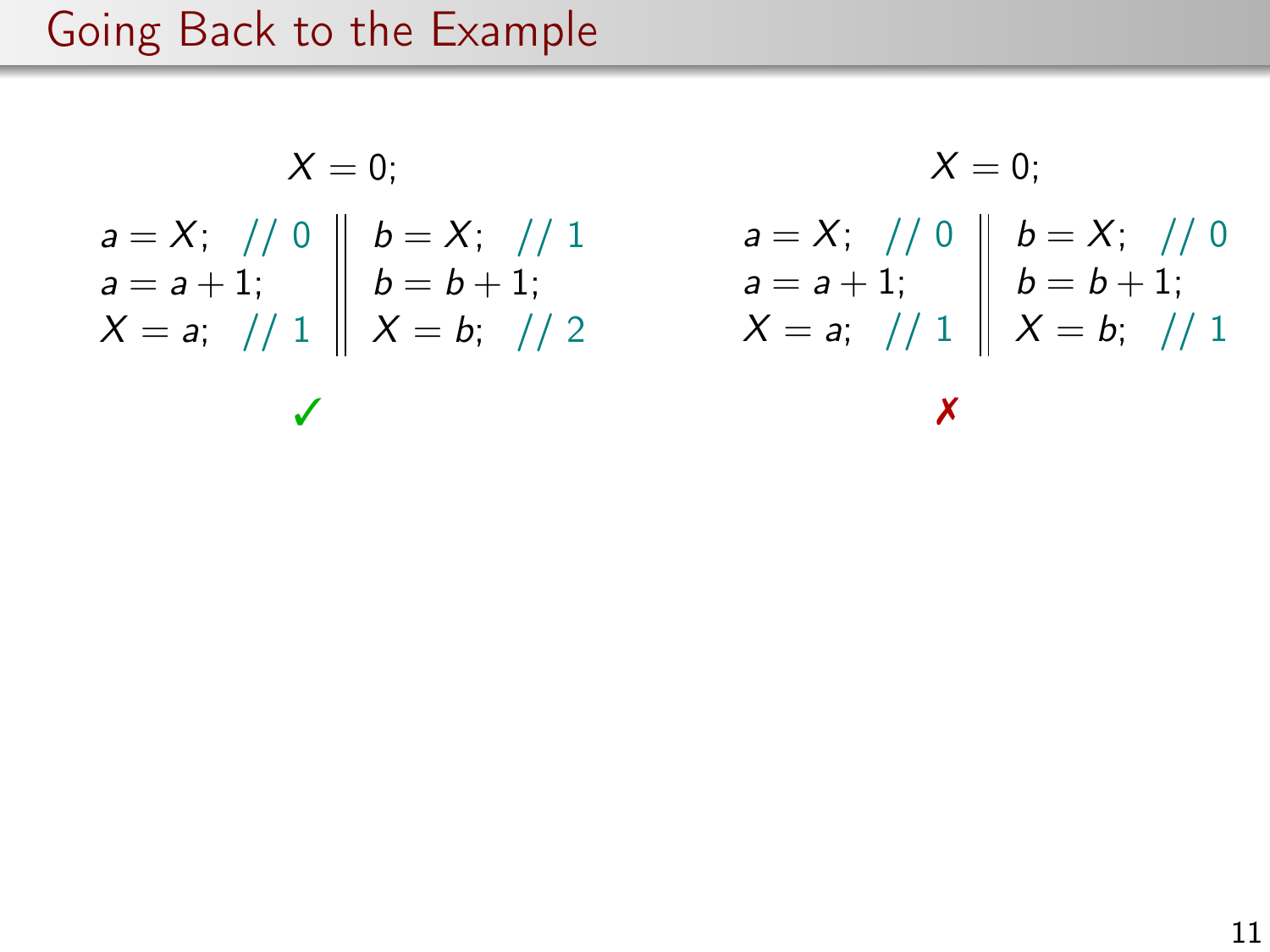### Going Back to the Example

$$
X = 0;
$$
\n
$$
a = X; \quad // \quad 0 \quad b = X; \quad // \quad 1
$$
\n
$$
a = a + 1; \quad b = b + 1; \quad a = a + 1; \quad b = b + 1; \quad x = a; \quad // \quad 1 \quad X = b; \quad // \quad 2
$$
\n
$$
x = a; \quad // \quad 1 \quad X = b; \quad // \quad 2 \quad X = a; \quad // \quad 1 \quad X = b; \quad // \quad 1 \quad X = b; \quad // \quad 2 \quad X = a; \quad // \quad 3 \quad X = b; \quad // \quad 3 \quad X = b; \quad // \quad 4 \quad X = b; \quad // \quad 5 \quad X = b; \quad // \quad 6 \quad X = b; \quad // \quad 7 \quad X = b; \quad // \quad 8 \quad X = b; \quad // \quad 8 \quad X = b; \quad // \quad 9 \quad X = b; \quad // \quad 1 \quad X = b; \quad // \quad 1 \quad X = b; \quad // \quad 1 \quad X = b; \quad // \quad 1 \quad X = b; \quad // \quad 1 \quad X = b; \quad // \quad 1 \quad X = b; \quad // \quad 2 \quad X = a; \quad // \quad 3 \quad X = b; \quad // \quad 3 \quad X = b; \quad // \quad 1 \quad X = b; \quad // \quad 3 \quad X = b; \quad // \quad 1 \quad X = b; \quad // \quad 3 \quad X = b; \quad // \quad 1 \quad X = b; \quad // \quad 1 \quad X = b; \quad // \quad 2 \quad X = b; \quad // \quad 3 \quad X = b; \quad // \quad 3 \quad X = b; \quad // \quad 3 \quad X = b; \quad // \quad 4 \quad X = b; \quad // \quad 5 \quad X = b; \quad // \quad 6 \quad X = b; \quad // \quad 1 \quad X = b; \quad // \quad 1 \quad X = b; \quad // \quad 1 \quad X = b; \quad // \quad 1 \quad X = b; \quad // \quad 2 \quad X = b; \quad // \quad 3 \quad X = b; \quad // \quad 3 \quad X = b; \quad // \quad 3 \quad X = b; \quad // \quad 3 \quad X = b; \quad // \quad 3 \quad X = b; \quad // \quad 1 \quad X = b; \quad // \quad 2 \quad X = b; \quad // \quad 3 \quad X = b;
$$

Solution: use lock/unlock primitives.

 $X = 0$ ; lock(m)  $a = X;$  $a = a + 1;$  $X = a$ ; unlock(m) lock(m)  $b = X;$  $b = b + 1;$  $X = b$ ; unlock(m)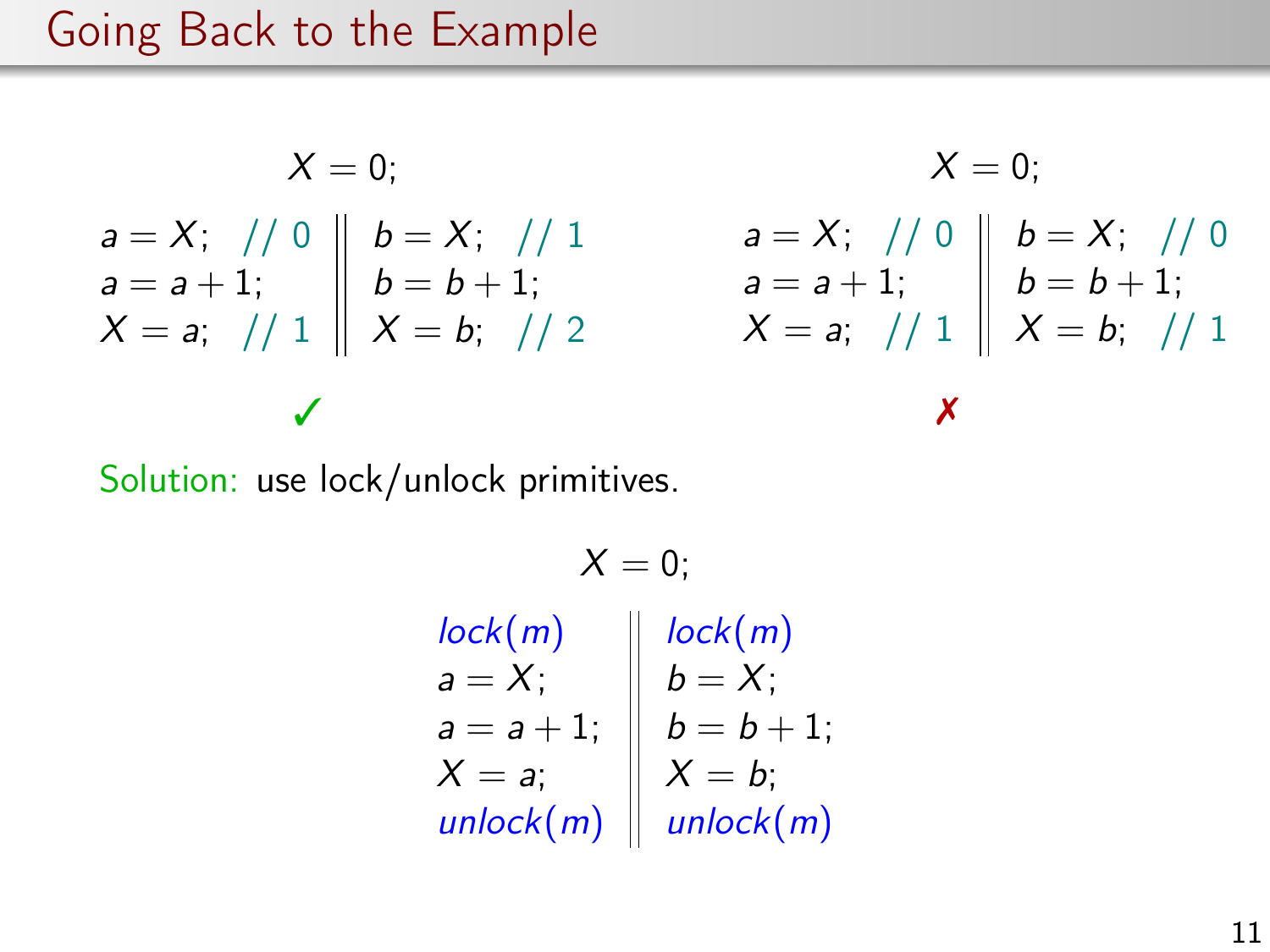### Solution: Tradeoff



#### lock/unlock

- Reduces concurrency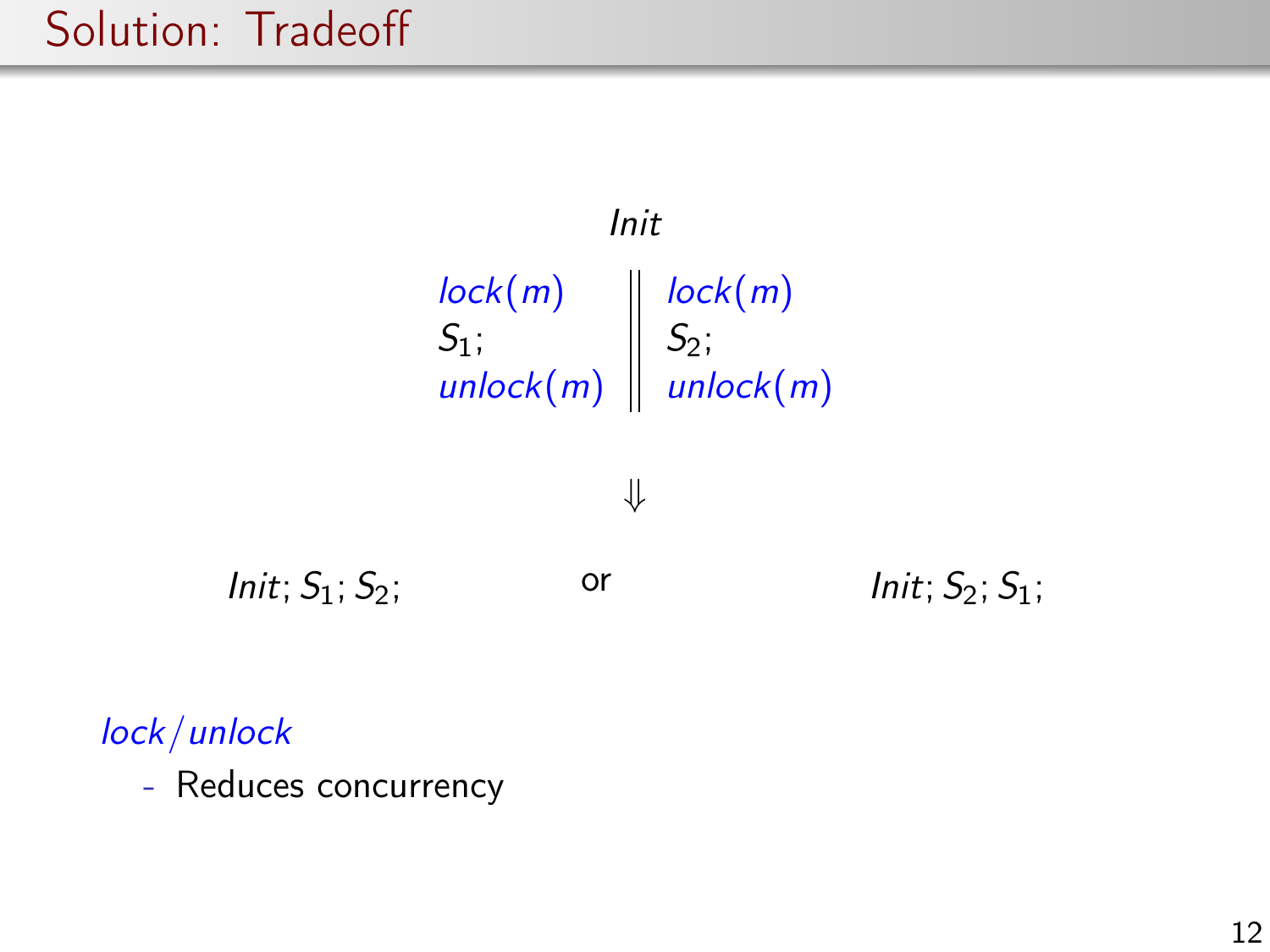### Solution: Tradeoff



#### lock/unlock

- Reduces concurrency

Goal: minimal lock/unlock for correct programming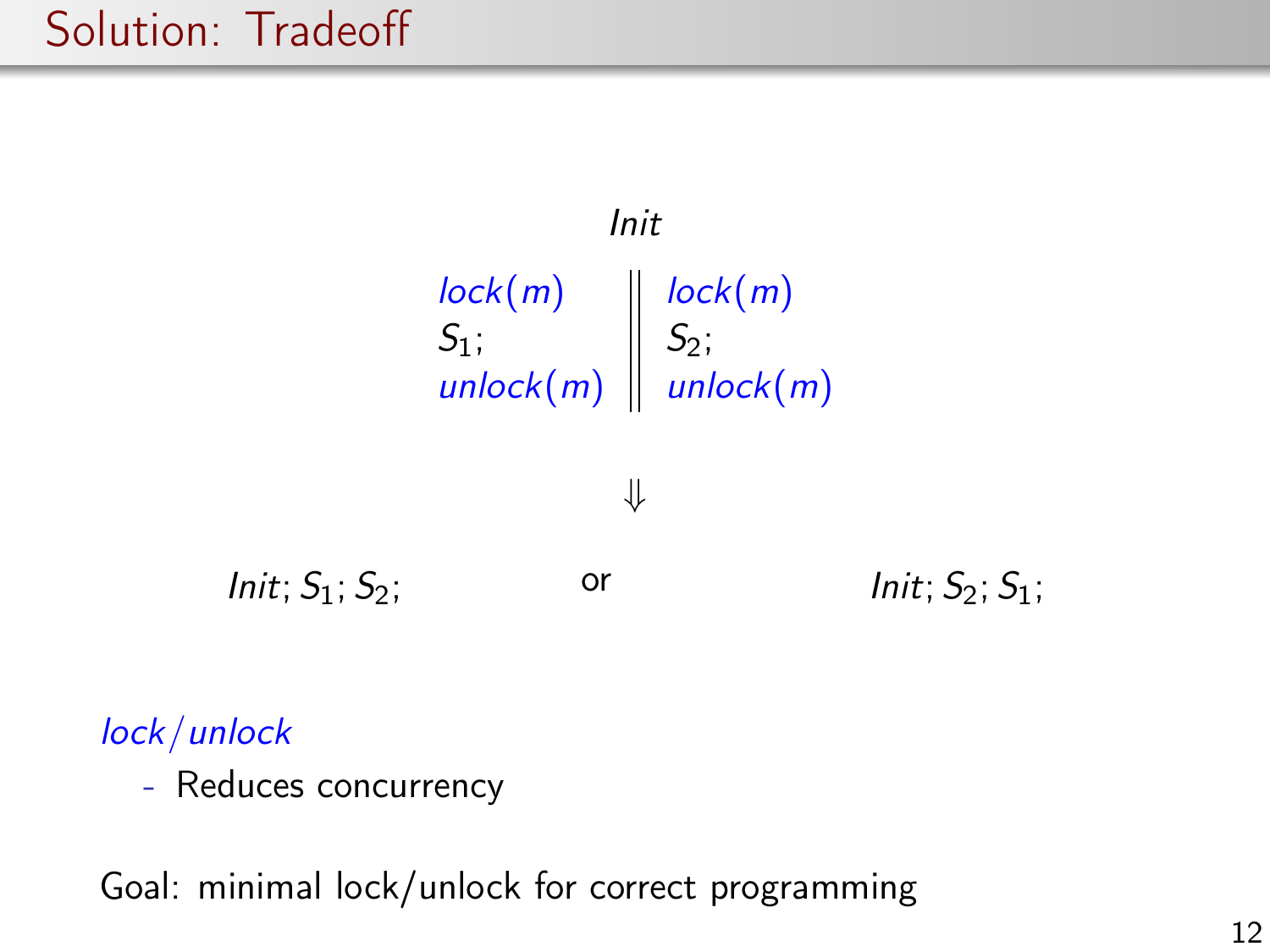## Lock Based Concurrency

Locking mechanism.

- **•** Primitive: mutex
- Properties: mutual exclusion

Errors

- **•** Datarace
- **•** Atomicity violation
- Pitfalls
	- **•** Deadlock
	- **o** Livelock
	- **O** Non-termination
- Lock free programming
	- Non-blocking concurrency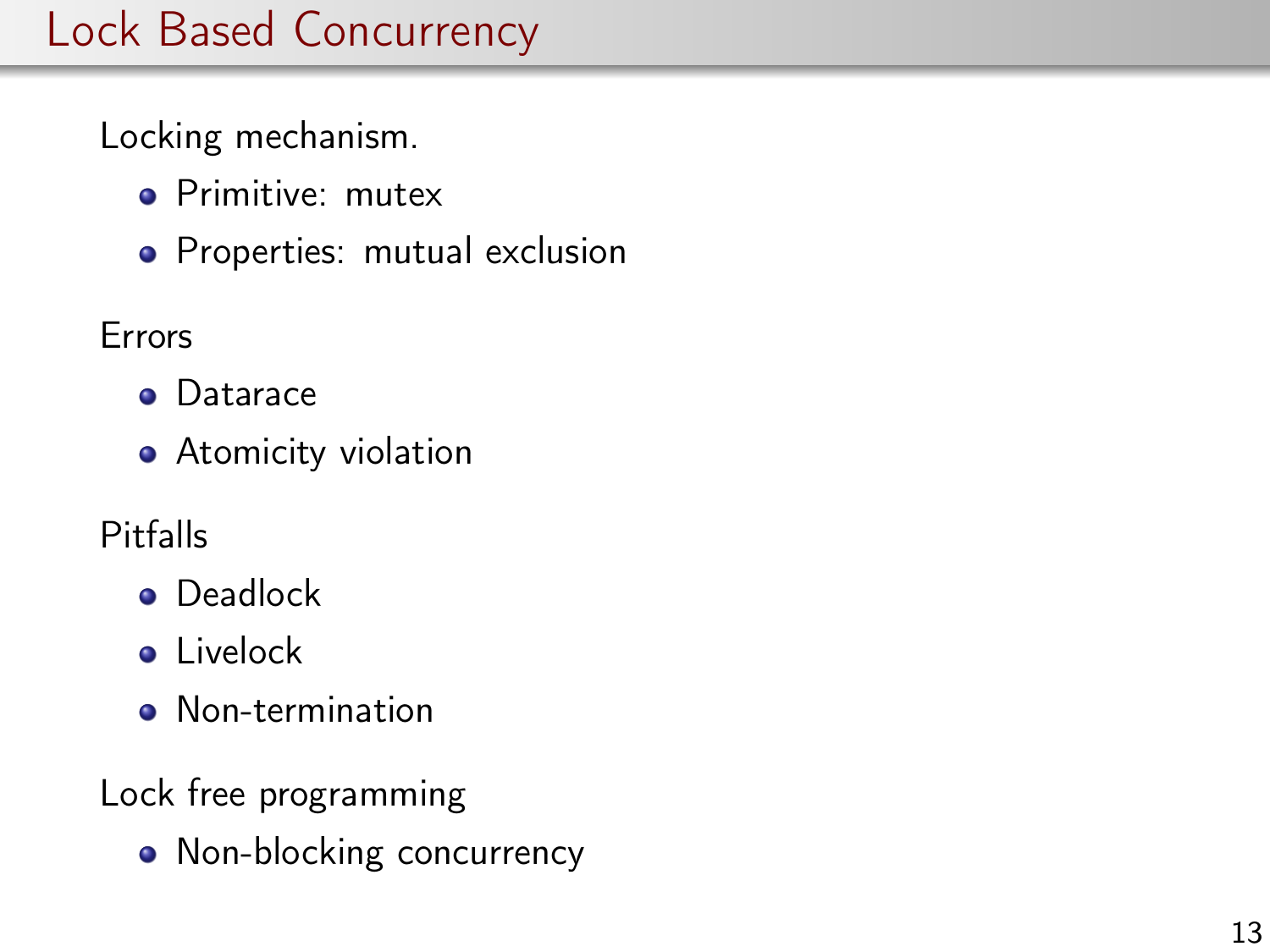## Analysis

Concurrency analysis for multithreaded programs

- Race detection
- Atomicity violation detection

Analysis techniques

- Static and dynamic analysis
- Model checking
- **o** testing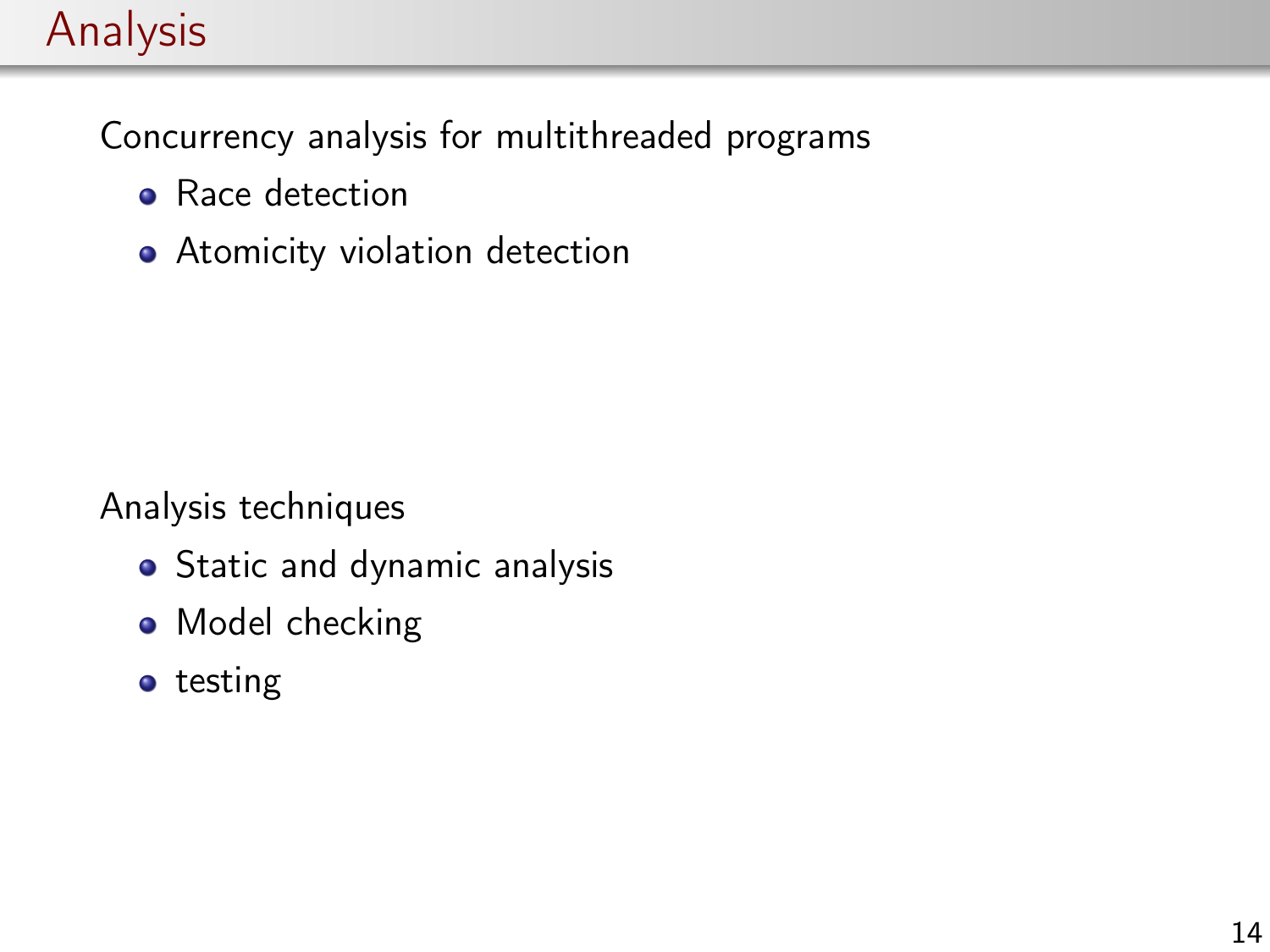## Weak Memory Concurrency

Sequential consistency (SC)

Weak memory (Non-SC) models

- TSO
- PSO
- RMO
- RA
- $\bullet$  . . . .

Analysis of weak memory programs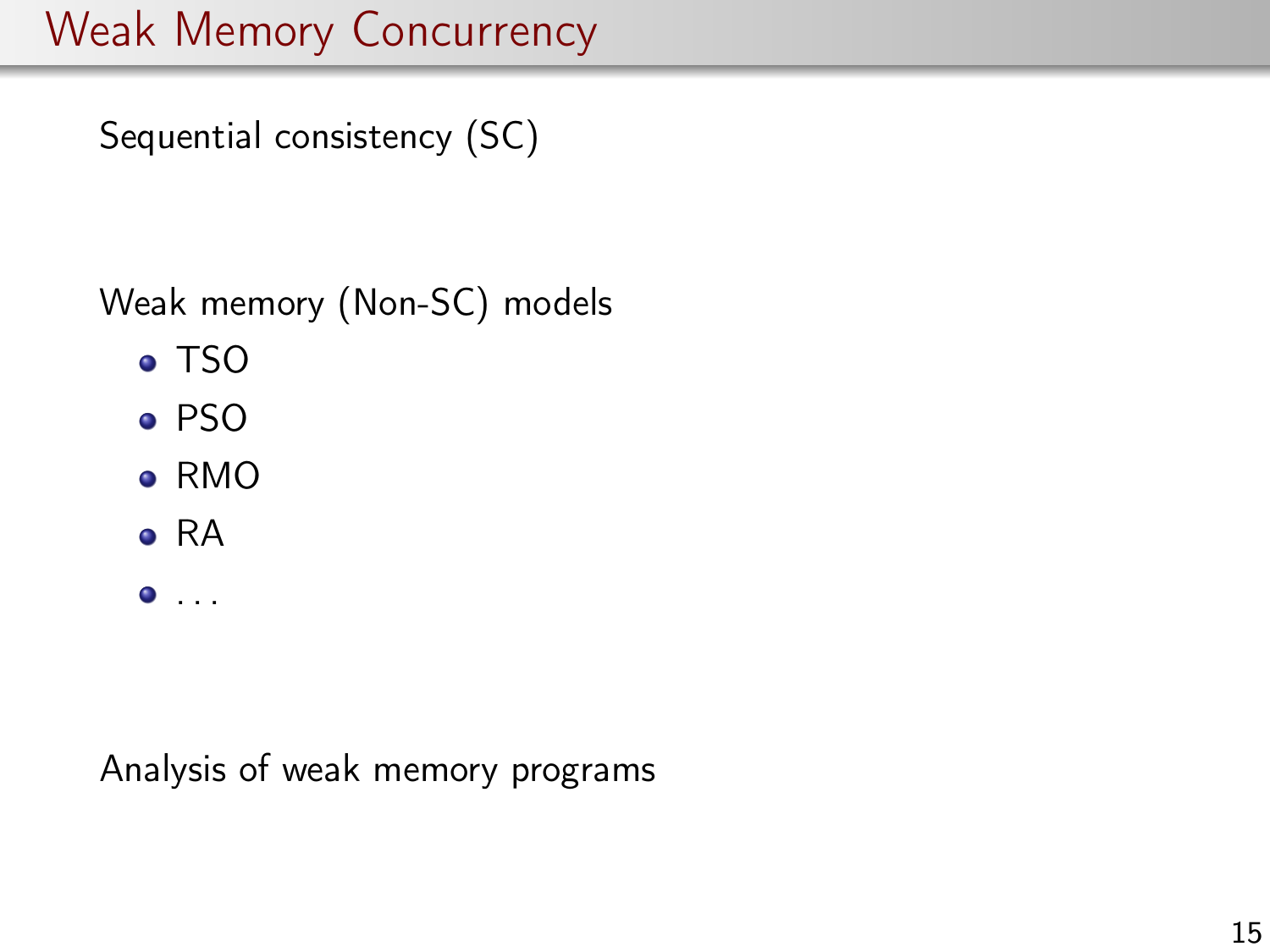- Many flavors of concurrency
	- Single-threaded/multi-threaded asynchronous
	- **•** Event driven
	- **•** Distributed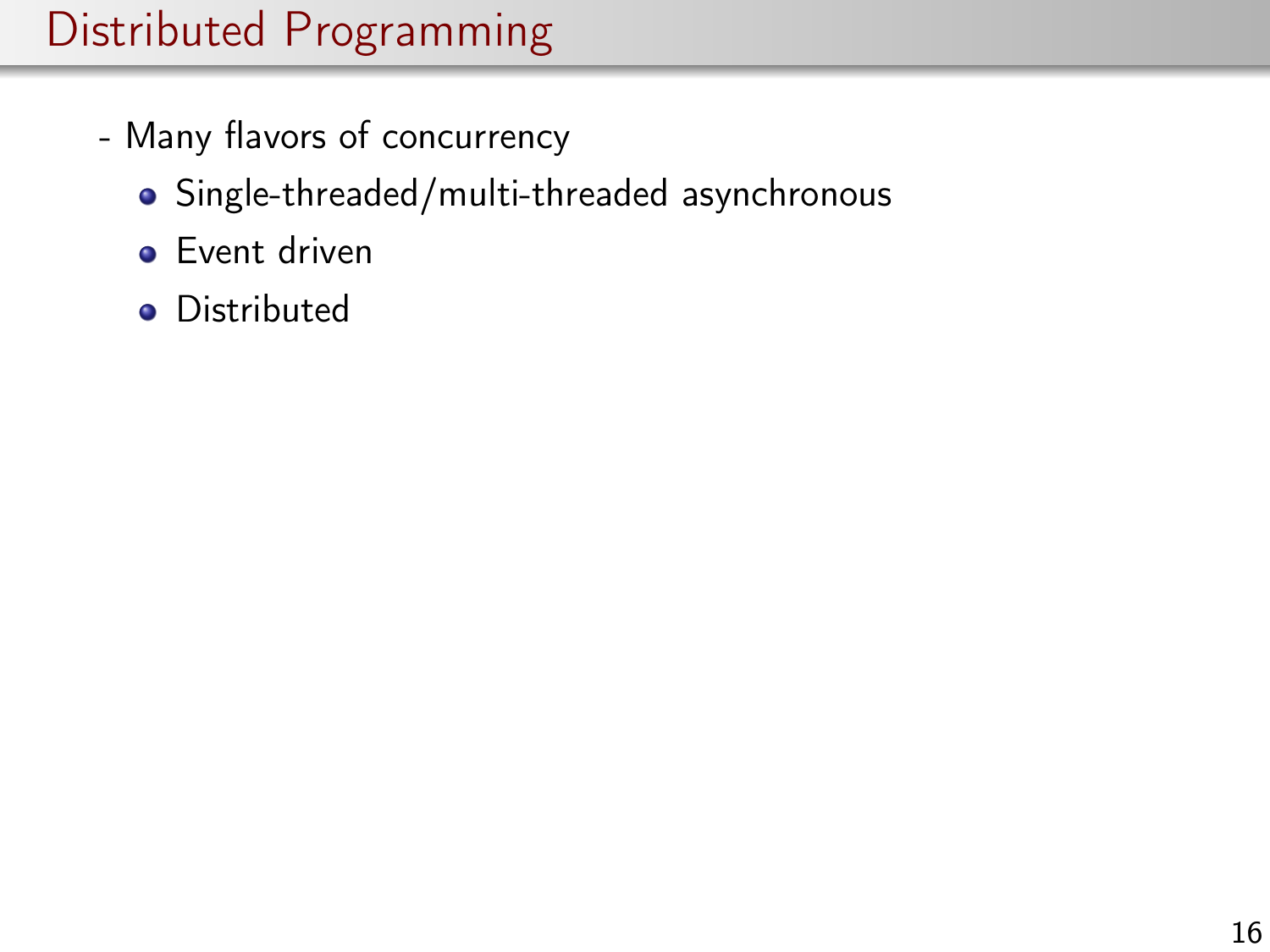- Many flavors of concurrency
	- Single-threaded/multi-threaded asynchronous
	- **•** Event driven
	- Distributed

- Single-threaded/multi-threaded asynchronous, event driven, distributed concurrency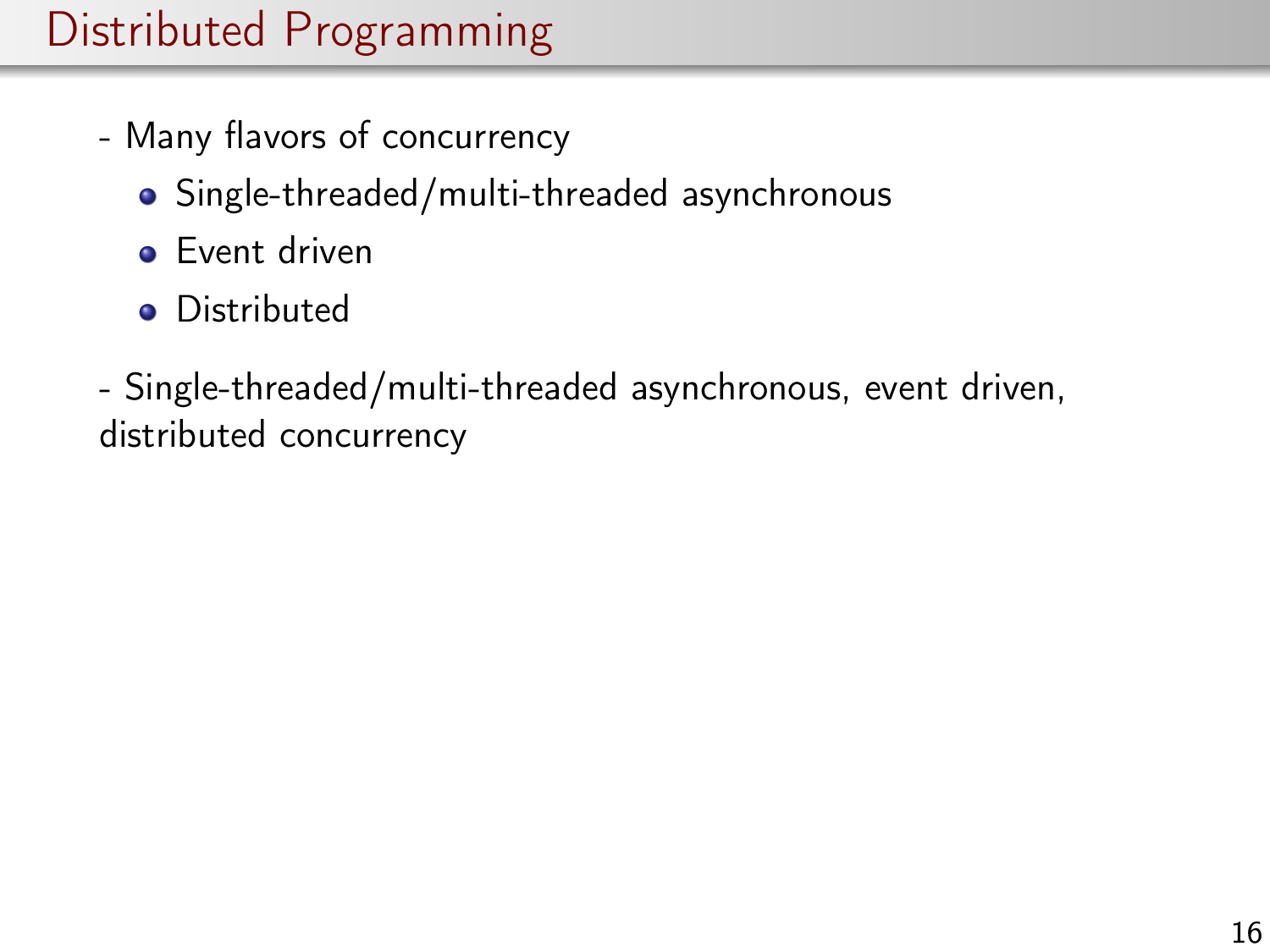- Many flavors of concurrency
	- Single-threaded/multi-threaded asynchronous
	- **•** Event driven
	- Distributed
- Single-threaded/multi-threaded asynchronous, event driven, distributed concurrency
- More on distributed concurrency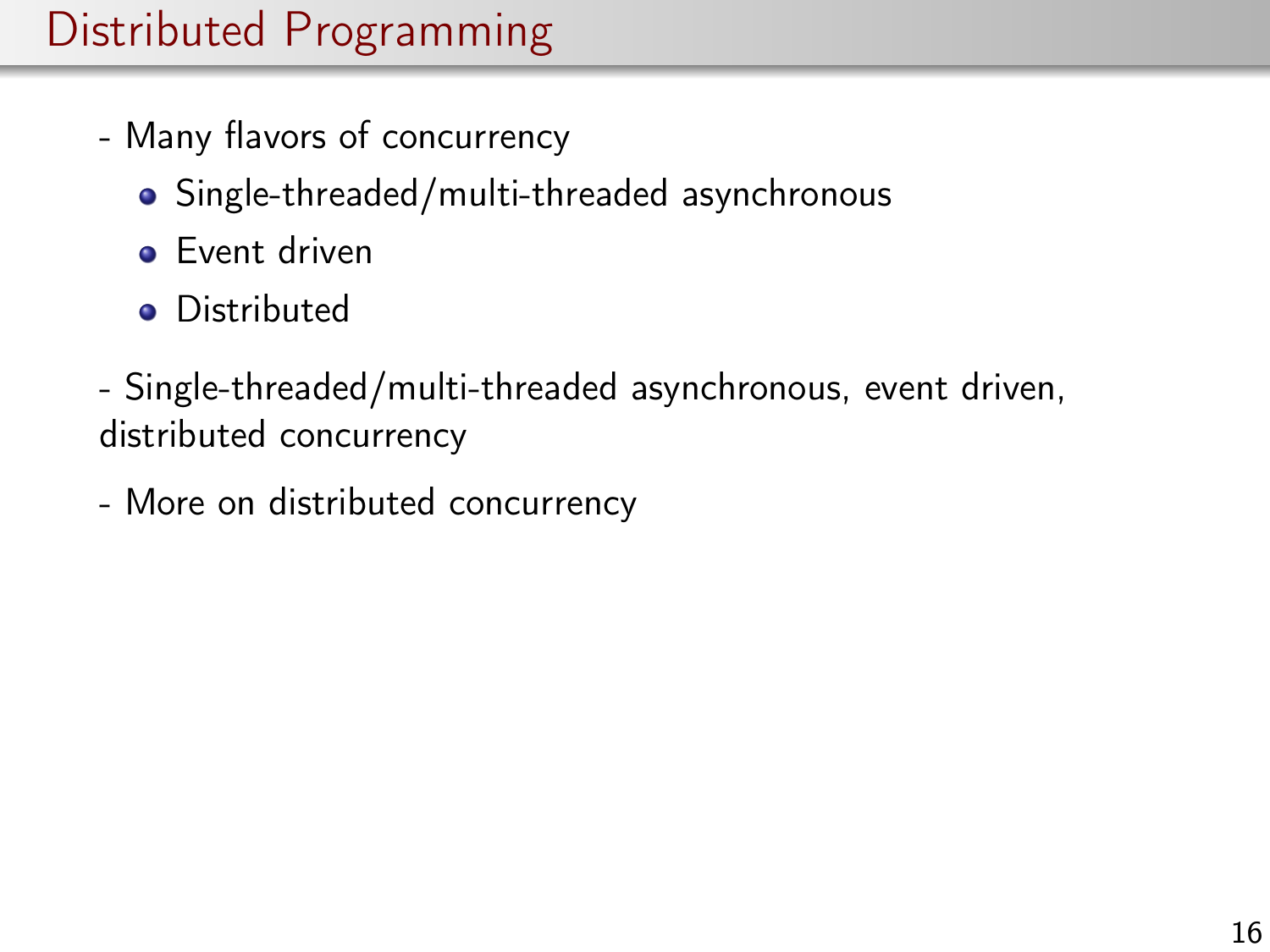- Many flavors of concurrency
	- Single-threaded/multi-threaded asynchronous
	- **•** Event driven
	- **•** Distributed
- Single-threaded/multi-threaded asynchronous, event driven, distributed concurrency
- More on distributed concurrency
- Concurrency analysis for distributed programs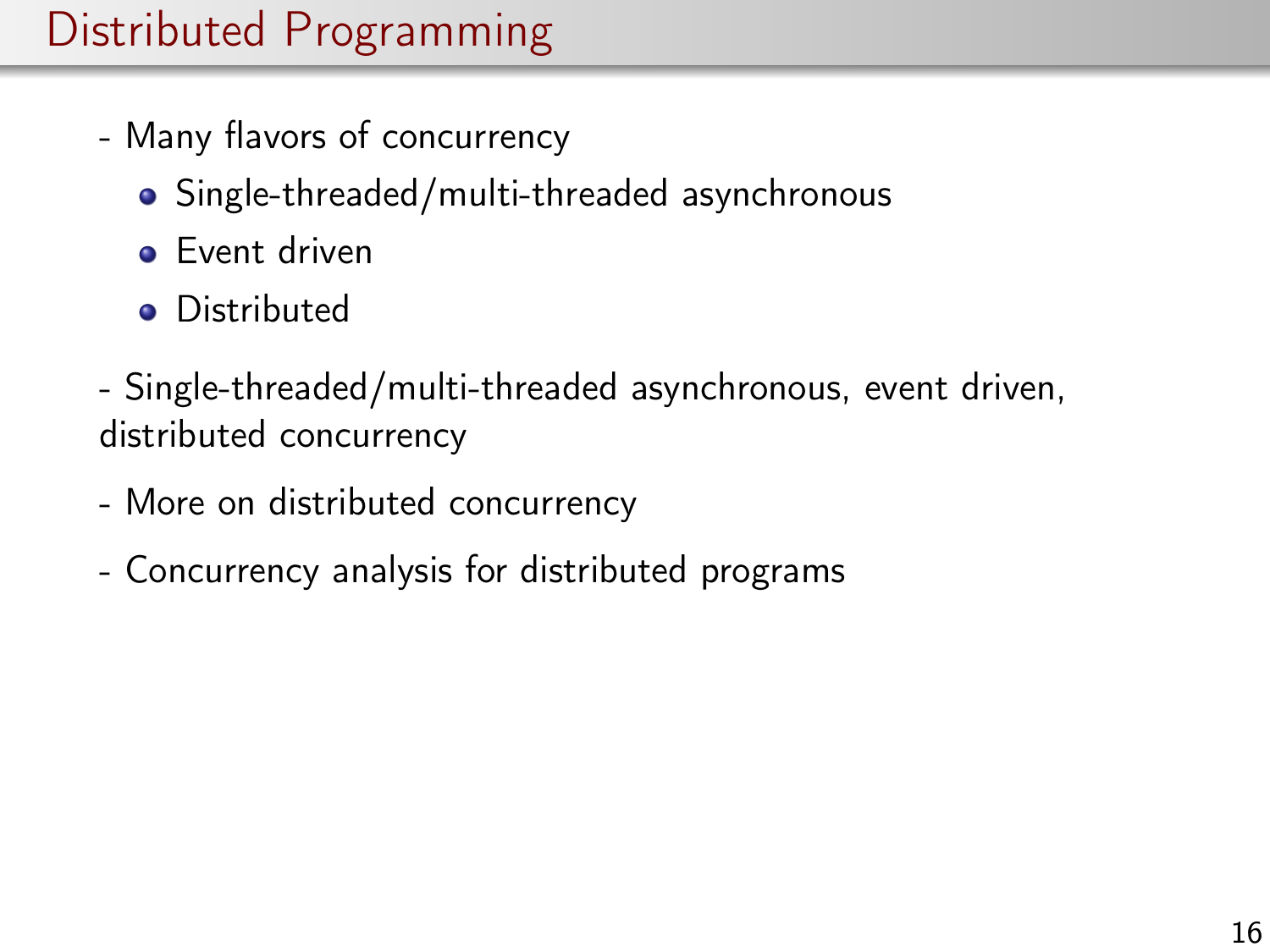- Many flavors of concurrency
	- Single-threaded/multi-threaded asynchronous
	- **•** Event driven
	- **•** Distributed
- Single-threaded/multi-threaded asynchronous, event driven, distributed concurrency
- More on distributed concurrency
- Concurrency analysis for distributed programs
- Replicated systems: Linearizability & CAP Theorem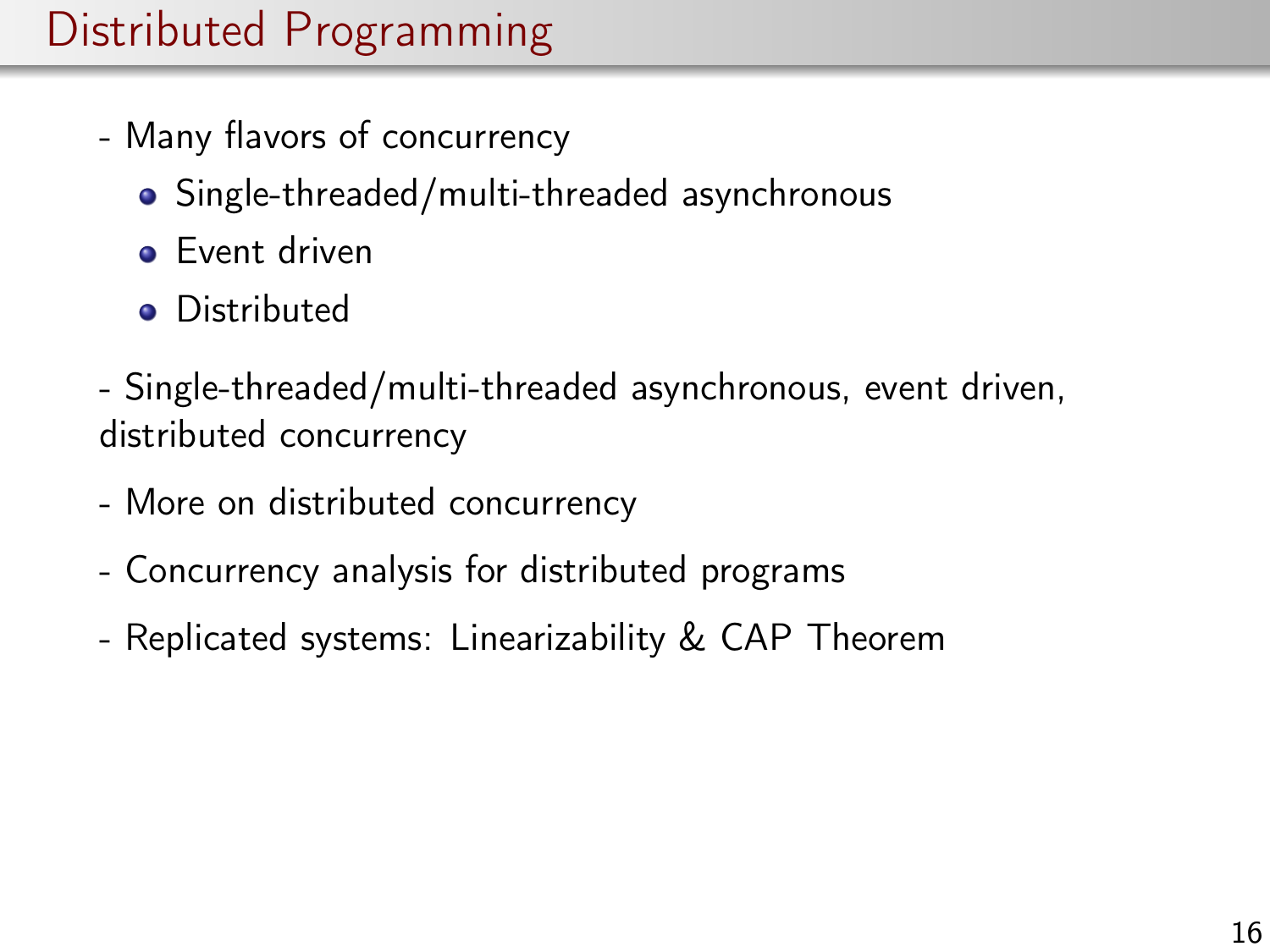- Many flavors of concurrency
	- Single-threaded/multi-threaded asynchronous
	- **•** Event driven
	- **•** Distributed
- Single-threaded/multi-threaded asynchronous, event driven, distributed concurrency
- More on distributed concurrency
- Concurrency analysis for distributed programs
- Replicated systems: Linearizability & CAP Theorem
- Replicated systems: Strong vs weak consistency in distributed systems